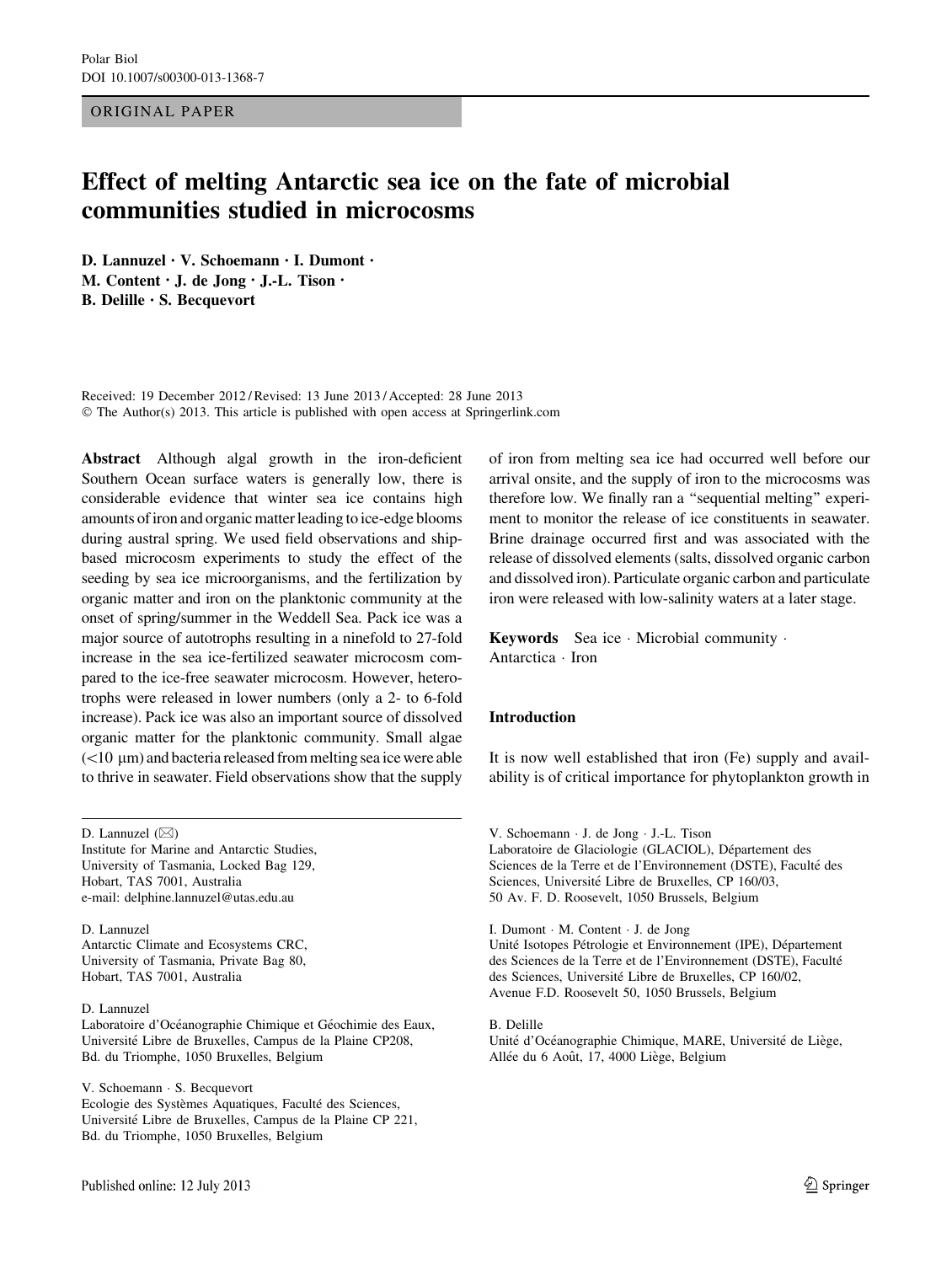the high nutrient low chlorophyll (HNLC) Southern Ocean, where macro-nutrients levels are high but primary productivity remains low throughout the year due to widespread Fe limitation (Martin et al. [1990\)](#page-14-0). There is evidence that sea ice is enriched in Fe and triggers ice-edge blooms when it melts in spring (Sedwick and DiTullio [1997](#page-14-0); Lannuzel et al. [2010](#page-13-0)). Besides its role in storing Fe, sea ice can incorporate microorganisms (e.g. Gradinger and Ikävalko [1998;](#page-13-0) Rozanska et al. [2008](#page-14-0)), as well as organic matter (Thomas and Papadimitriou [2003;](#page-14-0) Becquevort et al. [2009\)](#page-13-0) when it forms. Organisms trapped in sea ice can survive the extremely harsh winter conditions (restricted space to grow, low temperature and high salinity). When environmental conditions become favourable (light, temperature, salinity and nutrients), a large biomass of microorganisms then develop within the ice. When sea ice melts, these microorganisms, as well as organic and inorganic material (DOM and Fe), are released into a shallow and vertically stabilized water layer. This seasonal phenomenon produces ice-edge phytoplankton blooms visible on satellite pictures (Smith and Nelson [1986;](#page-14-0) Lancelot et al. [1993;](#page-13-0) Lancelot et al. [2009\)](#page-13-0). The magnitude and duration of these blooms may vary widely in space and time (Arrigo et al. [2010](#page-13-0) and references therein).

A small body of papers report laboratory experiments setup to understand the mechanisms controlling ice-edge plankton blooms (Mathot et al. [1991](#page-14-0); Riebesell et al. [1991](#page-14-0); Kuosa et al. [1992](#page-13-0); Giesenhagen et al. [1999](#page-13-0)). These experiments mainly focussed on the Atlantic sector of the Southern Ocean and the Weddell Sea. In each of these studies, the experimental protocols were tailored to address specific questions; Mathot et al. ([1991\)](#page-14-0) simulated the seeding of sea ice algae in filtered seawater and provided information on the potential photosynthetic activity and growth of the sea ice algae released in a planktonic environment. Riebesell et al. ([1991\)](#page-14-0) assessed the aggregation potential of ice algae using rolling tanks. Kuosa et al. ([1992\)](#page-13-0) performed aquarium experiments involving addition of unfiltered brown ice/ slush into seawater to study the impact of sea ice microorganisms on the pelagic system. Similarly, Giesenhagen et al. [\(1999](#page-13-0)) ran microcosm experiments to separate the effects of the supply of organic matter from the effects of the supply of microorganisms on the microbial community and further investigated the loss of organic matter by sedimentation and/ or grazing by copepods. However, none of these studies were conducted under trace-metal clean conditions, which limits our understanding of the role of Fe in the sea ice realm. In addition, none of the above mentioned studies investigated the sequence with which the nutritive elements (organic matter and Fe) and the microorganisms are released into seawater when sea ice melts.

<span id="page-1-0"></span>This paper presents results from field observations during a time series and laboratory-based experiments



Fig. 1 Map of the sampling area (Schlitzer [2008](#page-14-0)). The blue dots mark the initial and final location of the ice floe

performed under trace-metal clean conditions, using sea ice and seawater collected during the 2004/2005 Ice Station POLarstern (ISPOL) research cruise in the Western Weddell Sea, Antarctica. First, an overview of the seasonal distribution of microorganisms, organic matter and Fe in 1<sup>st</sup>year pack ice is given. Then, results from microcosm experiments performed onboard to investigate the effect of microorganisms, organic matter and Fe released from sea ice on microbial communities at two different times of the spring-summer season are presented. A final and complementary experiment was conducted in the home laboratory to study the sequence of release of each of these constituents from melting sea ice into seawater.

#### Materials and methods

#### Field sampling

Samples were collected in the pack ice zone during the ISPOL research cruise onboard the RV Polarstern in the Western Weddell Sea, Antarctic Peninsula (68"S/55"W, Fig. [1](#page-1-0)) in November–December 2004. The RV Polarstern was anchored to a large ice floe (few km in size) in order to follow the temporal evolution of the physical, chemical and biological atmospheric–ice–ocean processes during the transition from austral spring to summer (Hellmer et al.  $2008$ ). Sampling of  $1<sup>st</sup>$  year sea ice was conducted on a  $20 \text{ m} \times 20 \text{ m}$  site, located 1 km away from the research vessel, using precautions to avoid metal and organic matter contamination. Field operators worked upwind, wore clean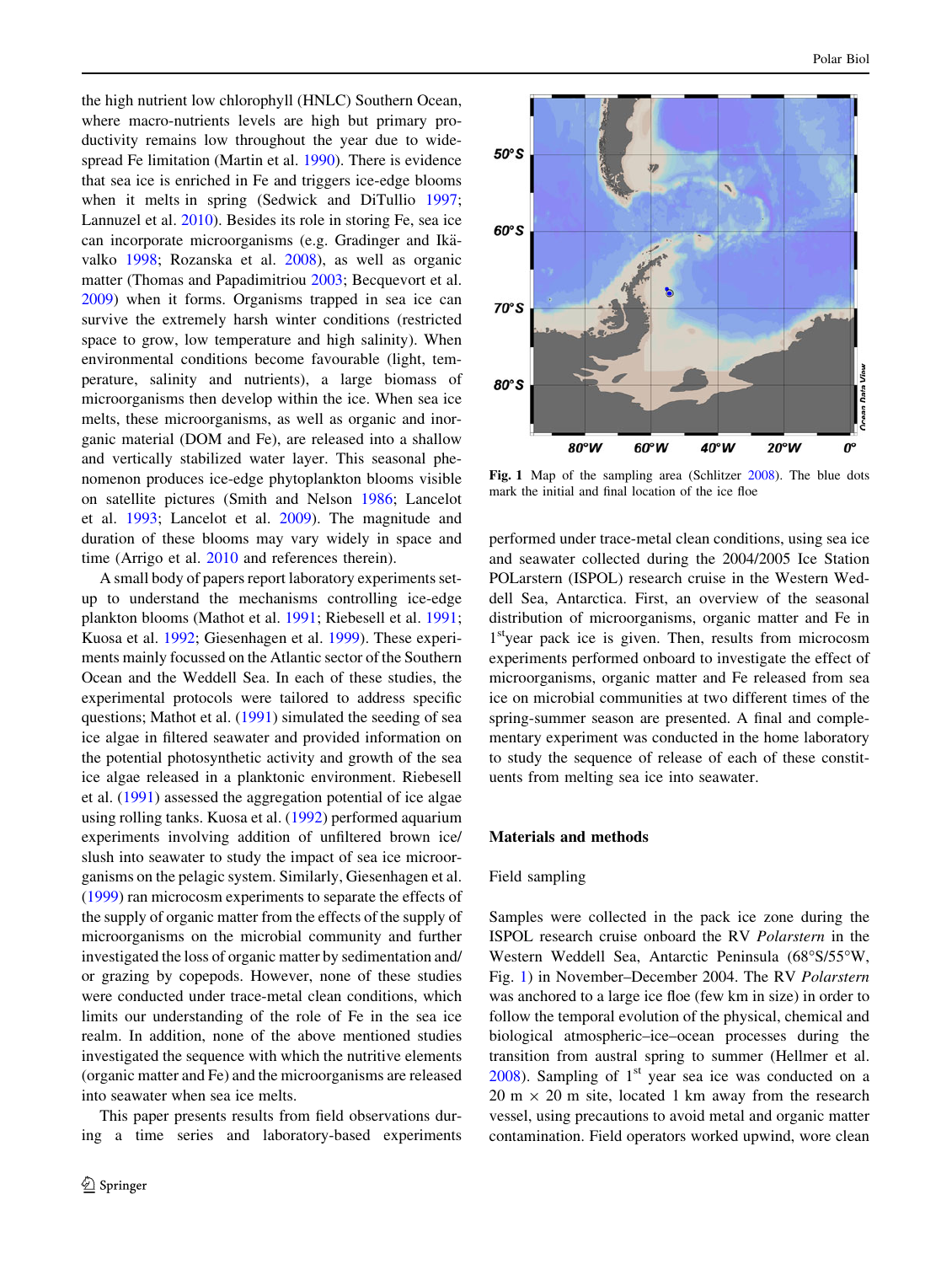room garments (Tyvek overall, overshoes and polyethylene gloves) and used non-contaminating equipment to collect sea ice and seawater samples (Lannuzel et al. [2006](#page-13-0); Dumont et al. [2009](#page-13-0)). Detail on the sampling site is reported in Tison et al. [\(2008](#page-14-0)).

The 90-cm-long ice cores were sliced into 6-cm-thick sections, transferred into acid-washed polyethylene containers and processed onboard for the analysis of Chlorophyll a (Chla) and microscopic investigations. Sea ice sections were transferred into pre-combusted (450 °C, 4 h) glass beakers for dissolved organic carbon (DOC) and particulate organic carbon (POC) determination. Seawater (ice-water interface and 30 m depth) was collected using a portable peristaltic pump (Cole-Parmer, Masterflex E/P) and acid-cleaned C-flex tubing. Seawater samples were transferred into acid-washed bottles thoroughly rinsed with the collected samples. Sampling was carried out on seven occasions, between 29 November 2004 and 30 December 2004, at regular time intervals (typically every 5 days) to study the vertical and seasonal distribution of the microbial communities in the sea ice environment.

## Measured parameters

#### Temperature, salinity and brine volume fraction

Sea ice texture, temperature and salinity of the ice cover were determined as detailed in Tison et al. [\(2008](#page-14-0)). Brine volume fraction was calculated from temperature and salinity data following Cox and Weeks [\(1998](#page-13-0)) and Eicken [\(2003](#page-13-0)). During the sequential melting experiment in the home laboratory, seawater temperature was monitored using a general-purpose laboratory thermometer, and the salinity was determined using a portable salinometer Global Water PC300 with an accuracy of  $\pm 0.003$ .

## Iron

Sea ice sections were melted in the dark at 4 "C and then passed through 0.2-um polycarbonate filters. Seawater samples and microcosm sub-samples were filtered the same way. Plasticware (low density polyethylene LDPE and high density polyethylene HDPE) used for trace-metal work was cleaned as follows: first soaked in a detergent bath (RBS 5 % v:v) for 24 h, followed by three rinses with deionized water and three rinses with ultra high purity water (UHP) (18.2  $\text{M}\Omega$  Millipore milli-Q system) before being filled with 6 M HCl (Merck, reagent grade) for 1 week. In a trace-metal clean room, items were then rinsed five times with UHP water and dried inside a class-100 laminar flow hood. Twenty litre polycarbonate (PC) carboys (Nalgene) used for microcosms were treated the same way, albeit a weaker acid soak (1 M HCl, Merck, reagent grade).

Acid-cleaned bottles and containers were sealed in triple plastic bags until use. PC filters  $(0.2 \mu m)$  porosity, 47 mm diameter, Nuclepore) were treated in 1 M HCl ultrapure (Ultrex, JT Baker) for 1 week before being gently rinsed five times and stored in UHP until use. Samples collected for Fe analysis were stored in acid-cleaned LDPE bottles and acidified to pH 1.8 with ultrapure  $HNO<sub>3</sub>$  (Ultrex, JT Baker). Total dissolvable Fe (TDFe, unfiltered) and dissolved Fe (DFe, filtered through  $0.2$ - $\mu$ m Nuclepore PC filters) samples from the microcosms were measured onboard by flow injection analysis following Lannuzel et al. [\(2006](#page-13-0)). TDFe samples from the sequential experiment were analysed in the home laboratory 6 months after collection by isotopic dilution combined with multiple collector inductively coupled plasma mass spectrometry (ID-MC-ICP-MS) using nitrilotriacetic acid chelating resin for pre-concentration and matrix separation (de Jong et al. [2008](#page-13-0)).

#### Dissolved and particulate organic carbon

POC was collected on pre-combusted (450  $\degree$ C, 4 h) Whatman GF/F filters and stored in polystyrene petri dishes at  $-20$  °C until analysis. After drying the filters at 60 "C, inorganic carbon was removed by adding  $100 \mu L$  of concentrated Hydrochloric acid (HCl, Merck Suprapure) on the filters. POC then was analysed with a Fisons NA-1500 elemental analyser. Filtered samples for DOC were stored in pre-combusted (450 °C, 4 h) 20-ml glass ampoules with 25  $\mu$ I H<sub>3</sub>PO<sub>4</sub> (Merck, Suprapure) and sealed to avoid contact with the atmosphere. Samples were kept in the dark at 4 "C until analysis. DOC was measured by high temperature catalytic oxidation (HTCO; procedure of Sugimura and Suzuki [1988\)](#page-14-0) with a Dohrmann Apollo 9000 instrument.

## Chlorophyll a

Ice core sections were melted in the dark at  $4^{\circ}$ C in 0.2- $\mu$ m-prefiltered seawater (1:4, v:v) and filtered onto 0.8-lm GF/F filters (Whatmann) for the determination of Chla. Sub-samples from the microcosm experiments were sequentially filtered onto  $10$ - and  $0.8$ - $\mu$ m GF/F filters (Whatmann). Pigments deposited on the filters were then extracted in 90 % (v:v) acetone in the dark at 4  $^{\circ}$ C for 24 h and quantified using a Kontron SFM 25 fluorometer calibrated with a Chla standard solution (Anacystis nidulans algae, Sigma) according to Yentsch and Menzel ([1963\)](#page-14-0).

#### Abundance and biomass of bacteria, algae and protozoa

Ice core sections sampled for the determination of abundance and biomass of microorganisms were melted in the dark at  $4 °C$  in 0.2-µm-prefiltered seawater (1:4, v:v).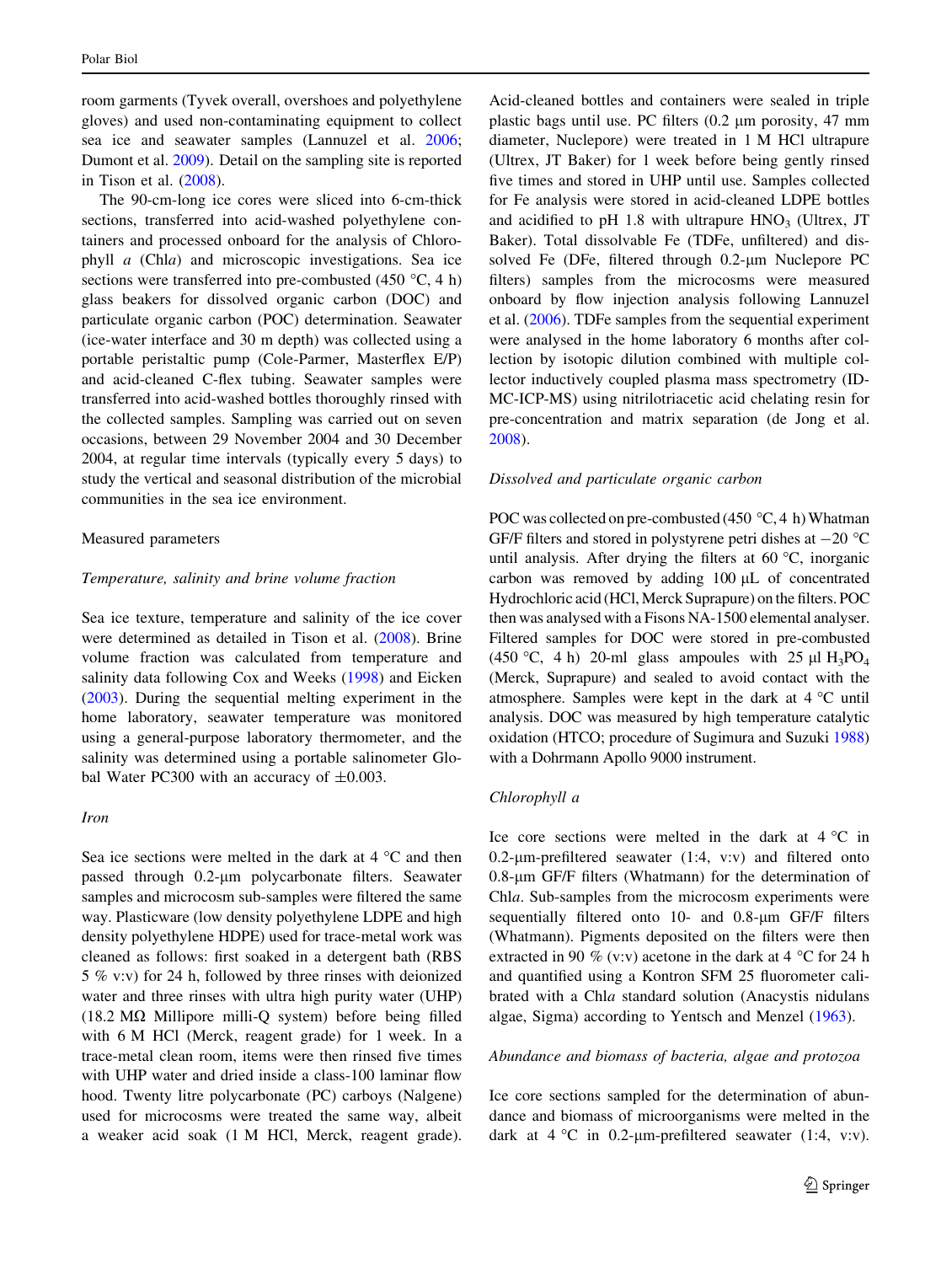Algae and protozoa from the melted ice, seawater and microcosms were enumerated by inverted light microscopy (Utermöhl  $1958$ ) and by epifluorescence microscopy after DAPI staining (Porter and Feig [1980\)](#page-14-0) as explained in details in Becquevort et al. ([2009\)](#page-13-0). Algae and protozoa biomasses were estimated from cell biovolumes using a set of geometric correspondences (Hillebrand et al. [1999](#page-13-0)) and specific carbon to volume relationship (Menden-Deuer and Lessard [2000](#page-14-0)). In the microcosms experiments, protozoa biomass was assessed on the  $1<sup>st</sup>$  and last day of the experiment. Bacteria were enumerated by epifluorescence after DAPI staining. A minimum of 100 cells were counted in at least 20 different fields at 1,000 times magnification. Bacterial biovolumes were determined by image analysis (Lucia 4.6 software) using geometric (Watson et al. [1977\)](#page-14-0) and converted to carbon biomass using carbon to volume relationships (Simon and Azam [1989\)](#page-14-0):  $C = 92 \text{ V}^{0.598}$ where C is the carbon per cell (fg C cell<sup>-1</sup>) and V is the biovolume  $(\mu m^3)$ .

#### Experiments

## Microcosms

The four microcosms were set up following Mathot et al. [\(1991](#page-14-0)) and Giesenhagen et al. [\(1999](#page-13-0)) protocols. Our priority being the prevention of contamination, handling of the samples was carried out in a clean container under a Class-100 trace-metal clean laminar flow hood. The experiment was conducted on 09 December (A) and on 25 December (B) using sea ice (bottom section) and seawater (30 m deep). Seawater was pre-filtered using  $0.2$ - $\mu$ m membrane cartridges (Sartobran 300 sterile capsule). A 10-cm section of bottom sea ice was thawed in 3 L of filtered seawater (1:4, v:v) at 4  $^{\circ}$ C in the dark (total volume sea ice  $+$  seawater  $= 3.7$  L). One litre of this solution was then filtered  $(SI_f)$  onto 0.2-µm acid-cleaned PC filter (Nuclepore), using a PC Sartorius filtration unit and a handpump (Nalgene).

The first 20-L PC carboy contained only unfiltered seawater ( $SW<sub>unf</sub>$ ) and was used as a control to follow the growth of the planktonic community in ice-free waters. The second microcosm (SW<sub>unf</sub> + SI<sub>unf</sub>) was a mix of 20 L of unfiltered seawater and 1 L of the sea ice solution and was meant to mimic natural conditions. The third microcosm  $(SW_f + SI_{unf})$  aimed at studying the fate of sea ice organisms in seawater. In this case, 1 L of sea ice solution was added to 20 L of filtered seawater. Finally, the fourth microcosm  $(SW_{unf} + SI_f)$  was 20 L of seawater spiked with 1 L of filtered sea ice solution.  $SW_{unf} + SI_f$  was meant to assess the growth of planktonic organisms when sea ice melts (Table [1\)](#page-4-0). The final sea ice to seawater volume ratio was 1:80, which represents the melting of 10-cm-thick sea ice in an 8 m deep mixed layer.

The 20-L carboys were incubated at  $-1$  °C in the ship's culture room and exposed to a continuous light intensity of 45  $\mu$ E m<sup>-2</sup> s<sup>-1</sup>. The carboys were sub-sampled under trace-metal clean conditions almost daily for 10 days in order to follow the evolution of DOC, POC and microorganisms (algae, bacteria and protozoa). Protozoan biomass was assessed on the 1st and last days of the microcosm experiments. Total dissolvable Fe (TDFe, unfiltered, pH 1.8) was measured at the start of the two experiments. DFe represents the fraction of Fe readily available for biological uptake, while TDFe represents the fraction of Fe that can become bioavailable for microorganisms (e.g. via remineralization processes). We therefore chose to consider TDFe rather than DFe.

#### Sequential melting

A final experiment was performed in the home laboratory under temperature controlled and trace-metal clean conditions to study the release of sea ice components (salt, organic matter and Fe). Equipment in contact with the seawater and/or sea ice was acid-cleaned before the start of the experiment. Seawater used in this experiment was collected during the CLIVAR SR3 cruise in the Antarctic Pacific sector (135–150"E) in December 2001. A volume of 13.57 L was filtered through a  $0.2$ -µm Sartobran<sup>®</sup> 300 cartridge and transferred in a 20-L HDPE container, at 2 "C, in the dark. The melting chamber simulated the melting of sea ice as the air temperature increased, without increasing the seawater temperature. Constant mixing was applied, and a tube filled with ethanol connected to a thermostatic water bath helped maintain seawater at  $-1.9$  °C. A 20-cm-thick frozen bottom ice section (diameter  $= 14$  cm; melted vol $ume = 1.54$  L) sampled on 04 December during ISPOL was allowed to melt into this 20-L HDPE container filled with seawater (final sea ice to seawater volume ratio  $\approx$ 1:10). Meltwater was sampled using a peristaltic pump (Masterflex) and a tube placed at the bottom of the HDPE container. Salinity, temperature, TDFe, DOC and POC concentrations were monitored until complete melting of the ice was achieved (54 h). For each sampling at time (t), a second meltwater sample (t') was collected and left in the chamber until the time step  $(t + 1)$ . This was done to obtain the contribution of sea ice melting only  $(C_{t+1} - C_t)$ . For each parameter, fluxes from the sea ice were estimated using the equation  $F_{t+1} = (C_{t+1} - C_t)^* V/t$ , with C the concentration of the compound, V the volume of solution left in the carboy and t the time elapsed between  $t + 1$  and t. V takes into account the volume of melted sea ice added (averaged melting rate = 28.2 mL  $h^{-1}$ ) as well as the volume of solution sub-sampled at each time step.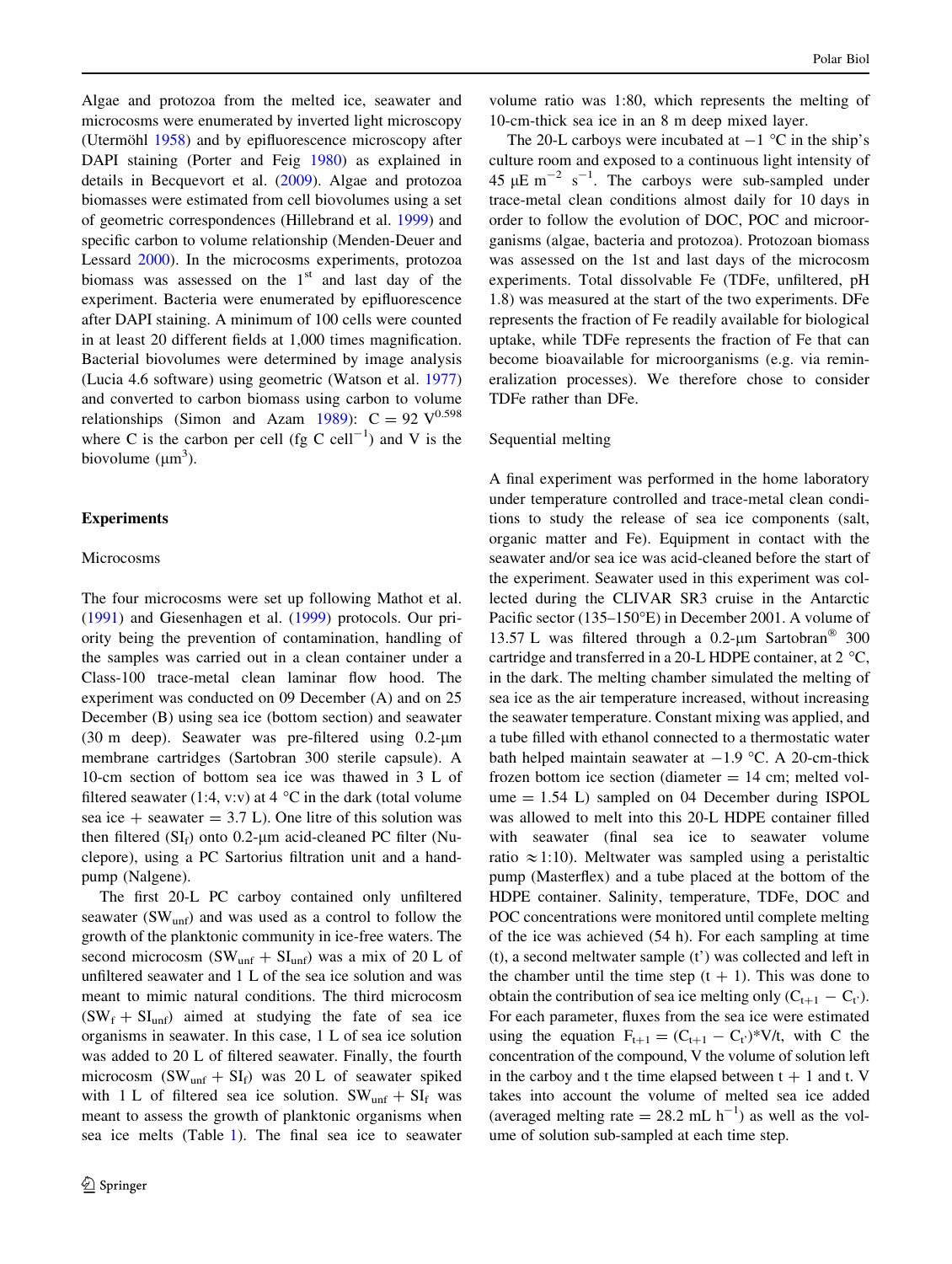Table 1 Characteristics of the microcosms experiments A and B

| Microcosm             | Seawater   | Sea ice    | Aim of the microcosm                                   |
|-----------------------|------------|------------|--------------------------------------------------------|
| SW <sub>unf</sub>     | Unfiltered | None       | Growth of planktonic biota<br>without sea ice          |
| $SW_{unf} + SI_{unf}$ | Unfiltered | Unfiltered | "Natural" simulation                                   |
| $SW_f + SU_{unf}$     | Filtered   | Unfiltered | Growth of ice-derived biota in<br>seawater             |
| $SW_{unf} + SI_{f}$   | Unfiltered | Filtered   | Impact of ice-derived nutrients<br>on planktonic biota |

## **Results**

# Field observations

#### Sea ice thermodynamics

Detailed thermodynamics and chemical properties of the ISPOL drifting station are presented in Tison et al. [\(2008\)](#page-14-0) and Lannuzel et al. ([2008](#page-13-0)). To summarize, the visited ice floe was approximately 90-cm-thick  $1<sup>st</sup>$  year sea ice with a 10-cm layer of granular ice (frazil) underlain with columnar ice (Tison et al. [2008](#page-14-0)). The freeboard was positive during the whole time series. Ice temperatures in the visited area were above  $-5$  °C and showed clear signs of warm "spring– summer'' regime (Table [2](#page-5-0)). Brine volume fractions indicate that the ice cover was highly permeable upon arrival on site, with values greater than the 5 % permeability threshold along the entire profile (Golden et al. [1998](#page-13-0); Table [2](#page-5-0)). The beginning of the sampling period was characterized by intense gravitydriven brine drainage. As brine salinity became lower than seawater salinity, molecular diffusion, a much slower process, then took place as the principal pathway for the transfer of dissolved material at the ice-water interface.

## Iron, organic matter and Chla

TDFe concentrations ranged from 2.3 to 97.8 nmol  $L^{-1}$  in sea ice and from 0.5 to 4.1 nmol  $L^{-1}$  in underlying seawater (Table [2](#page-5-0)). DOC and POC concentrations in sea ice ranged, respectively, from 1,273 to 8,413  $\mu$ g C L<sup>-1</sup> and from 93 to 5,640 µg C  $L^{-1}$ . Maximum POC values were measured in the bottom layers, while lower values were observed in intermediate layers. In seawater, POC ranged between 12 and 130 µg C  $L^{-1}$ , while DOC was unfortunately not measured. Chla ranged from 0.08 to 28.41  $\mu$ g L<sup>-1</sup> in sea ice with the maximum values observed in basal ice. Seawater Chla increased with time (0.03 to 0.21  $\mu$ g L<sup>-1</sup>) and remained always lower than in sea ice.

## Autotrophs

<span id="page-4-0"></span>Taxonomic similarity between the ice-derived and planktonic communities was observed during the time series (Fig. [2\)](#page-7-0). Autotrophic microorganisms represented  $82 \pm$ 16 % of the total biomass in sea ice, especially in the surface (90  $\pm$  7 %) and bottom ice layers (96  $\pm$  7 %). In surface sea ice (3–9 cm), *Phaeocystis* single cells dominated in terms of abundance and biomass. Some colonies were also observed, but their biomass remained low. In contrast, pennate diatoms dominated the abundance and the biomass of the autotrophic microorganisms in the bottom sea ice. Fragilariopsis sp. was the main pennate diatom present in abundance and biomass in surface sea ice. In bottom sea ice, Cylindrotheca sp. and Nitzschia  $(\leq 10 \mu m)$ were the most abundant, whereas in term of biomass, Amphiprora sp.  $(>10 \mu m)$  became predominant.

In seawater, autotrophic organisms represented  $41 \pm$ 13 % of the total biomass. Phaeocystis single cells were the most abundant. However, the pattern of species in seawater was patchier than in sea ice (Fig. [2](#page-7-0)), with for example autotrophic dinoflagellates contributing to  $9 \pm 7$  % of the total biomass. A more heterogeneous distribution of pennate diatoms (Fragilariopsis sp.) and centric diatoms (Chaetoceros sp., Biddulphia sp., Corethron sp.) was also observed. At 30 m deep, autotrophic biomasses increased fivefold between the 29 November and the 30 December, due to an increase in pennate and centric diatoms.

## Heterotrophs

Heterotrophic microorganisms (bacteria and protozoa) were present in the ice, with protozoa accounting for  $48 \pm 23$  % of the total heterotrophic biomass. The distribution of protozoa showed maximum concentrations in the bottom ice (Fig. [2](#page-7-0)). The protozoan biomass was mainly composed of flagellates, dinoflagellates and sarcodines. The protozoan biomass showed exceptionally high value on the 30 December in bottom ice (507.51 µg C  $L^{-1}$ ). The bacterial biomass ranged from 1.75 to 13.83  $\mu$ g C L<sup>-1</sup> in sea ice, with a fairly homogeneous distribution along the ice core.

In seawater, protozoa biomass varied between 0.12 and 2.90  $\mu$ g C L<sup>-1</sup> and was mainly composed of flagellates, dinoflagellates and ciliates (Fig. [2](#page-7-0)). The protozoan biomass increased over time and reached maximum concentration on 19 December in surface waters and then decreased.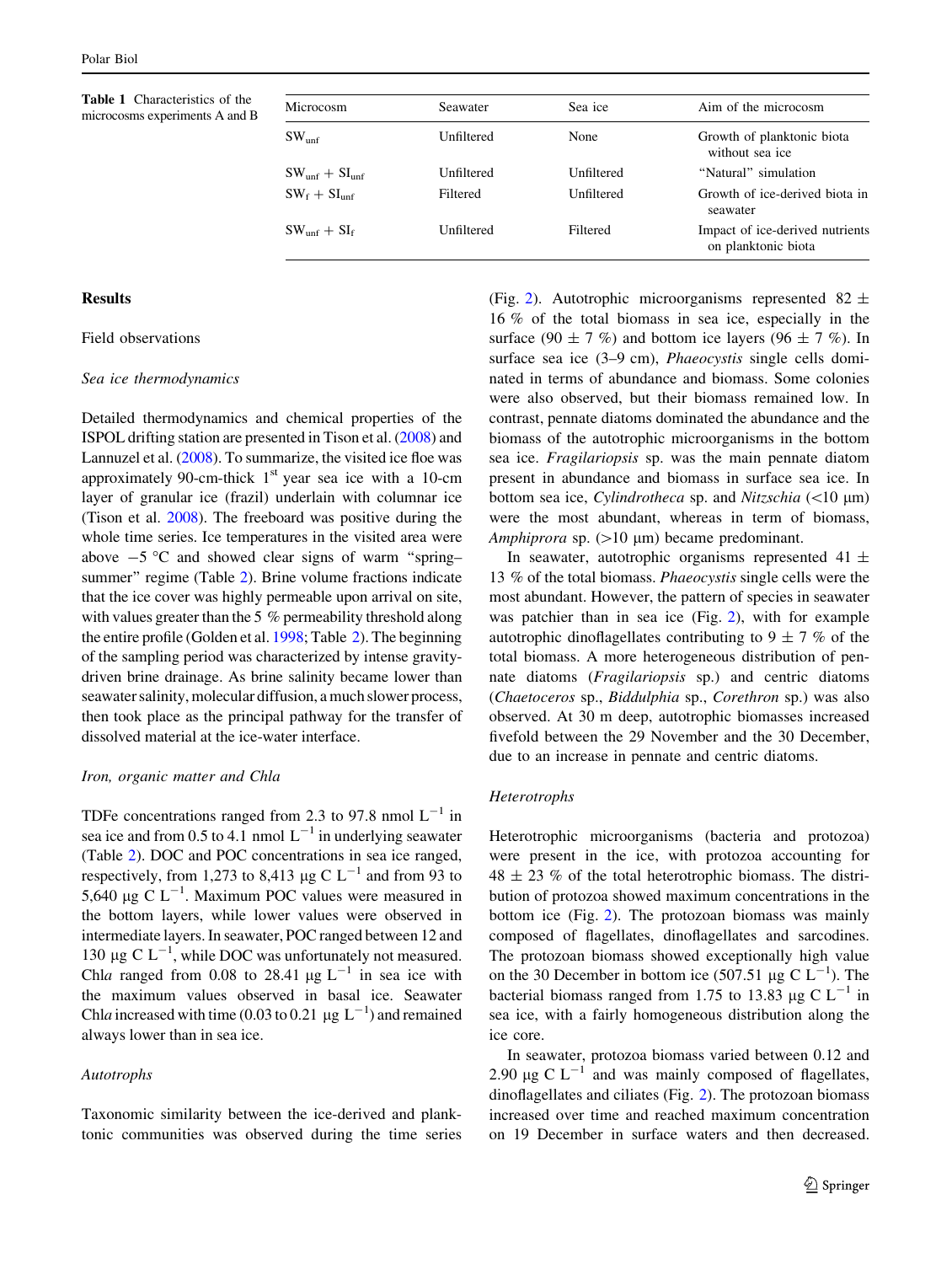Table 2 Summary of sea ice temperature (Temp), brine volume fraction (Vb/V), Chlorophyll a (Chla), particulate organic carbon (POC), dissolved organic carbon (DOC) and total dissolvable iron (TDFe) concentrations in sea ice and seawater during the ISPOL time series

<span id="page-5-0"></span>

| Date<br>dd-mm-yyyy | Type of sample | Depth           | Temp<br>$\rm ^{\circ}C$ | Vb/V<br>$\%$ | Chla<br>$\mu g \ L^{-1}$ | TDFe<br>nmol $L^{-1}$ | POC<br>$\mu g \ L^{-1}$ | $_{\mathrm{DOC}}$<br>$\mu g$ $L^{-1}$ |
|--------------------|----------------|-----------------|-------------------------|--------------|--------------------------|-----------------------|-------------------------|---------------------------------------|
| 29-Nov-2004        | Sea ice        | $3-9$ cm        | $-3.1$                  | 15           | 0.36                     | 57                    | 684                     | na                                    |
|                    | Sea ice        | $9-15$ cm       | $-2.4$                  | 16           | 0.41                     | 57                    | 541                     | na                                    |
|                    | Sea ice        | 40-46 cm        | $-2.3$                  | 13           | $0.18\,$                 | 21.7                  | 172                     | na                                    |
|                    | Sea ice        | 60-66 cm        | $-2.1$                  | $11\,$       | $0.08\,$                 | 42.6                  | 112                     | na                                    |
|                    | Sea ice        | 78-84 cm        | $-2$                    | 14           | 3.98                     | $\it na$              | 621                     | na                                    |
|                    | Sea ice        | 84-90 cm        | $-1.9$                  | 26           | 23.57                    | 97.8                  | 3,766                   | na                                    |
|                    | Seawater       | $0 \text{ m}$   |                         |              | 0.030                    | 1.4                   | 33                      | na                                    |
|                    | Seawater       | 1 <sub>m</sub>  |                         |              | 0.038                    | 1.5                   | $\ll dl$                | na                                    |
|                    | Seawater       | 30 m            |                         |              | 0.033                    | 1.6                   | $\mathbf{1}$            | na                                    |
| 4-Dec-2004         | Sea ice        | 3-9 cm          | $-1.7$                  | 16           | 0.44                     | 55.1                  | 565                     | na                                    |
|                    | Sea ice        | $9 - 15$ cm     | $-2.1$                  | 13           | 0.44                     | na                    | 428                     | na                                    |
|                    | Sea ice        | 40-46 cm        | $-1.9$                  | 13           | 0.45                     | 10.1                  | 167                     | 8,004                                 |
|                    | Sea ice        | 60-66 cm        | $-1.6$                  | $\,8\,$      | 0.16                     | 8.2                   | 232                     | 4,662                                 |
|                    | Sea ice        | 78-84 cm        | $-1.8$                  | 14           | 3.44                     | na                    | 741                     | 4,109                                 |
|                    | Sea ice        | 84-90 cm        | $-1.8$                  | 25           | 26.47                    | 21.2                  | 3,175                   | 8,413                                 |
|                    | Seawater       | $0 \text{ m}$   |                         |              | 0.05                     | 1.6                   | $\ll$ dl                | na                                    |
|                    | Seawater       | 1 <sub>m</sub>  |                         |              | 0.05                     | 1.7                   | 3                       | na                                    |
|                    | Seawater       | 30 <sub>m</sub> |                         |              | 0.05                     | $\it na$              | $\it na$                | na                                    |
| 9-Dec-2004         | Sea ice        | $3-9$ cm        | $-1.2$                  | 15           | $0.97\,$                 | 22.7                  | 595                     | 2,452                                 |
|                    | Sea ice        | $9-15$ cm       | $-1.4$                  | 16           | 2.22                     | na                    | 903                     | 5,669                                 |
|                    | Sea ice        | 40-46 cm        | $-1.9$                  | 14           | 0.4                      | 2.7                   | 279                     | 3,104                                 |
|                    | Sea ice        | 60-66 cm        | $-1.8$                  | 14           | 0.25                     | 5.1                   | 191                     | 5,212                                 |
|                    | Sea ice        | 78-84 cm        | $-1.8$                  | 17           | 2.56                     | na                    | 1,138                   | 1,656                                 |
|                    | Sea ice        | 84-90 cm        | $-1.8$                  | 14           | 21.48                    | 12.5                  | 4,754                   | 5,649                                 |
|                    | Seawater       | $0 \text{ m}$   |                         |              | 0.06                     | 2.6                   | 24                      | na                                    |
|                    | Seawater       | 1 <sub>m</sub>  |                         |              | 0.06                     | 1.6                   | $\ll$ dl                | na                                    |
|                    | Seawater       | 30 m            |                         |              | 0.06                     | na                    | 13                      | na                                    |
| 14-Dec-2004        | Sea ice        | $0-9$ cm        | $-1.5$                  | 25           | 0.69                     | 19.3                  | 725                     | 6,845                                 |
|                    | Sea ice        | $9-15$ cm       | $-1.4$                  | 17           | 1.23                     | 7.1                   | 766                     | 4,152                                 |
|                    | Sea ice        | 40-46 cm        | $-1.7$                  | 11           | 0.27                     | 5.3                   | 327                     | 4,483                                 |
|                    | Sea ice        | 60-66 cm        | $-1.7$                  | $10\,$       | $0.3\,$                  | 3.5                   | 451                     | 3,856                                 |
|                    | Sea ice        | 74-80 cm        | $-1.8$                  | 12           | 2.19                     | na                    | 773                     | 5,305                                 |
|                    | Sea ice        | 80-86 cm        | $-1.9$                  | 21           | 24.23                    | 22                    | 5,640                   | 5,717                                 |
|                    | Seawater       | $0 \text{ m}$   |                         |              | $0.06\,$                 | $1.8\,$               | 56                      | na                                    |
|                    | Seawater       | 1 <sub>m</sub>  |                         |              | 0.1                      | $0.5\,$               | 58                      | na                                    |
|                    | Seawater       | $30 \text{ m}$  |                         |              | 0.09                     | $1.8\,$               | 36                      | na                                    |
| 19-Dec-2004        | Sea ice        | $4-10$ cm       | $-0.4$                  | 33           | 0.78                     | 24.7                  | 282                     | 3,629                                 |
|                    | Sea ice        | $10 - 16$ cm    | $-1.3$                  | $30\,$       | 1.06                     | na                    | 306                     | 3,561                                 |
|                    | Sea ice        | 40-46 cm        | $-1.4$                  | 17           | $0.2\,$                  | 5.1                   | 181                     | 3,615                                 |
|                    | Sea ice        | 60-66 cm        | $-1.5$                  | 11           | 0.65                     | $\mathfrak{Z}$        | 223                     | 2,408                                 |
|                    | Sea ice        | 77-83 cm        | $-1.6$                  | 10           | 4.21                     | na                    | 618                     | 3,179                                 |
|                    | Sea ice        | 83-89 m         | $-1.6$                  | 16           | 28.41                    | 14.7                  | 2,061                   | 4,242                                 |
|                    | Seawater       | $0 \text{ m}$   |                         |              | $0.11\,$                 | 3.2                   | 69                      | na                                    |
|                    | Seawater       | $1 \text{ m}$   |                         |              | 0.09                     | 2.2                   | 162                     | na                                    |
|                    | Seawater       | 30 <sub>m</sub> |                         |              | 0.13                     | na                    | $46\,$                  | na                                    |
|                    |                |                 |                         |              |                          |                       |                         |                                       |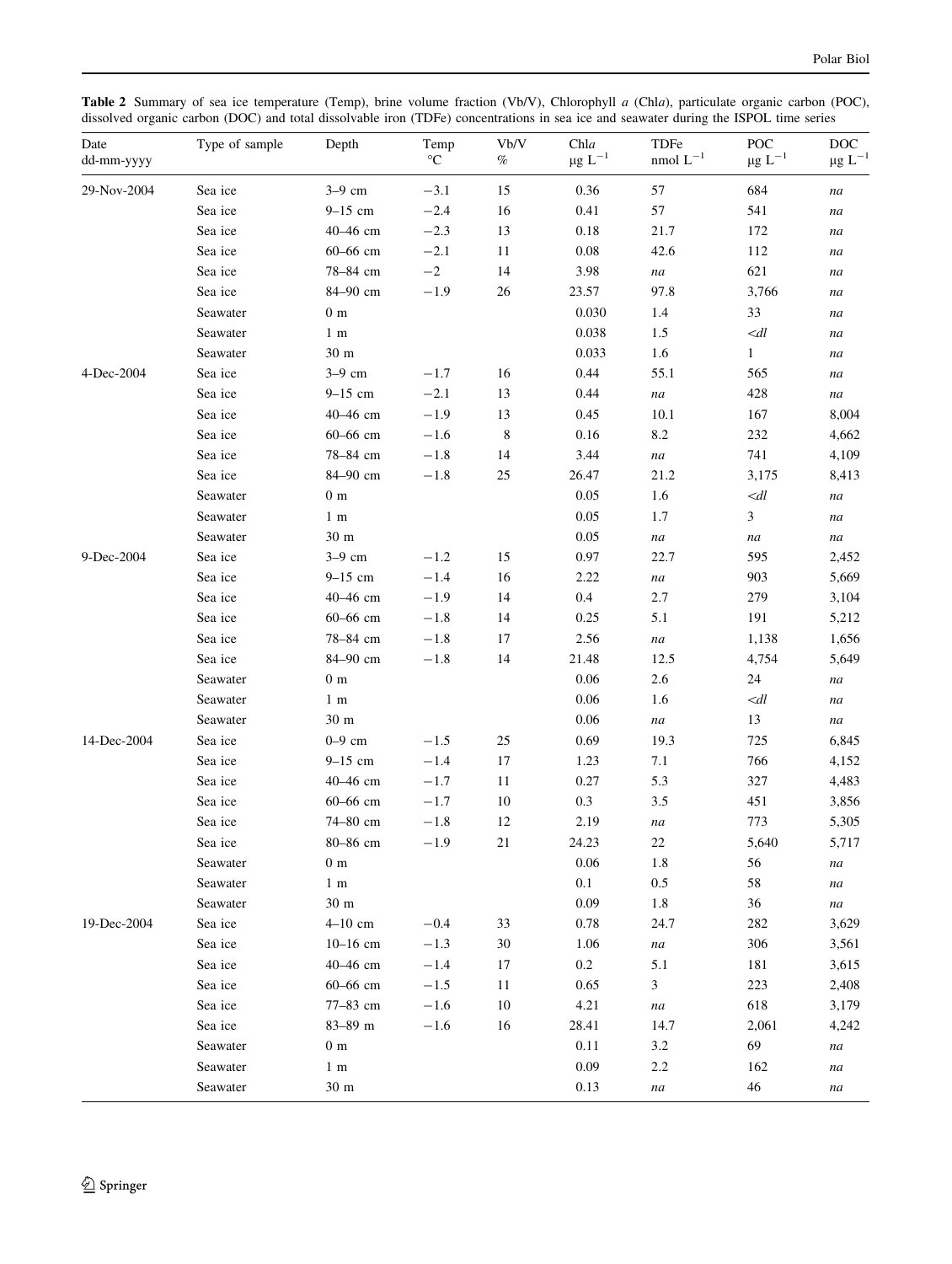Table 2 continued

| Date<br>dd-mm-yyyy | Type of sample | Depth           | Temp<br>$^{\circ}{\rm C}$ | Vb/V<br>$\%$ | Chla<br>$\mu g \ L^{-1}$ | TDFe<br>nmol $\mathop{\hbox{\rm L}}\nolimits^{-1}$ | POC<br>$\mu g \ L^{-1}$ | <b>DOC</b><br>$\mu g$ $L^{-1}$ |
|--------------------|----------------|-----------------|---------------------------|--------------|--------------------------|----------------------------------------------------|-------------------------|--------------------------------|
| 25-Dec-2004        | Sea ice        | $3-9$ cm        | $-0.2$                    | 11           | 0.7                      | 10.7                                               | 93                      | na                             |
|                    | Sea ice        | $9-15$ cm       | $-0.7$                    | 14           | 0.66                     | na                                                 | 242                     | na                             |
|                    | Sea ice        | 40-46 cm        | $-1.2$                    | 21           | 0.69                     | $\overline{4}$                                     | 146                     | na                             |
|                    | Sea ice        | 60-66 cm        | $-1.2$                    | 16           | 0.29                     | 2.3                                                | 148                     | na                             |
|                    | Sea ice        | 74-84 cm        | $-1.2$                    | 15           | 3.3                      | na                                                 | 496                     | na                             |
|                    | Sea ice        | 84-90 cm        | $-1.4$                    | 17           | 16.33                    | 8.4                                                | 2,515                   | na                             |
|                    | Seawater       | 0 <sub>m</sub>  |                           |              | 0.21                     | 2.4                                                | 38                      | na                             |
|                    | Seawater       | 1 <sub>m</sub>  |                           |              | 0.16                     | 1.6                                                | $\ll dl$                | na                             |
|                    | Seawater       | 30 <sub>m</sub> |                           |              | 0.12                     | 2.3                                                | 94                      | na                             |
| 30-Dec-2004        | Sea ice        | $3-9$ cm        | $-1.1$                    | 20           | 1.69                     | 14.1                                               | 357                     | 5,255                          |
|                    | Sea ice        | $9-16$ cm       | $-1.2$                    | 16           | 0.97                     | na                                                 | 342                     | 5,488                          |
|                    | Sea ice        | 40-46 cm        | $-1.4$                    | 13           | 0.59                     | 4.8                                                | 364                     | 2,762                          |
|                    | Sea ice        | 59-65 cm        | $-1.4$                    | 9            | 0.95                     | 2.7                                                | na                      | 1,273                          |
|                    | Sea ice        | 74-80 cm        | $-1.6$                    | 11           | 3.62                     | na                                                 | 534                     | 1,273                          |
|                    | Sea ice        | 80-86 cm        | $-1.8$                    | 17           | 24.77                    | 15.8                                               | 2,008                   | 2,494                          |
|                    | Seawater       | 0 <sub>m</sub>  |                           |              | 0.14                     | 2.3                                                | 64                      | na                             |
|                    | Seawater       | $1 \text{ m}$   |                           |              | 0.14                     | 1.5                                                | 124                     | na                             |
|                    | Seawater       | 30 m            |                           |              | 0.15                     | 4.1                                                | 41                      | na                             |

DOC and POC are reported in Dumont et al. [\(2009](#page-13-0)). Iron data are presented in Lannuzel et al. [\(2008](#page-13-0)) na not assessed,  $\langle dl \rangle$  below detection limit

The bacterial biomass in seawater ranged from 0.37 to 1.71 µg C  $L^{-1}$ . Like protozoa, values were maximal on 19 December, but no clear seasonal trend was observed over the sampling period.

## Microcosms

# Supply of microorganisms, organic carbon and iron into the water column

When comparing  $SW_{unf} - A$  and  $SW_{unf} - B$  with  $SW_{unf} +$  $SI_{unf}$ -A and  $SW_{unf} + SI_{unf}$ -B, we can estimate the supply of autotrophs, heterotrophs, Fe, DOC and POC from melting sea ice into seawater (Table [3\)](#page-7-0). Total biomasses (algae, bacteria and protozoa) were lower at the start of SWunf-A than SWunf-B, suggesting a growth of microorganisms between the two sampling dates. This result is in agreement with our field observations in deep seawater between 9 December and 25 December (Fig. [2](#page-7-0)). However, we note that the microcosm SW<sub>unf</sub> exhibits lower initial biomasses of phytoplankton and bacteria than the in situ sample in both experiments. The discrepancies between laboratory and field samples may be due to the grazing by protozoa during the 2 days (= melting time) elapsed between the sampling and the start of the microcosm experiments.

At the start of experiments  $SW<sub>unf</sub> - A$  and  $SW<sub>unf</sub> - B$ (9-Dec and 25-Dec), the autotrophic abundance was dominated by nanoflagellates, followed by dinoflagellates and ciliates. The autotrophic biomass was equally distributed between diatoms, nano- and dinoflagellates. The diatom biomass was mainly composed of pennates (Fragilariopsis sp.), even though some centrics were present in  $SW<sub>unf</sub>$ -A and even more centric was observed in SWunf-B (Chaetoceros sp.). Diatoms then became the dominant group both in terms of abundance and biomass when sea ice was added  $(SW_{unf} + SI_{unf})$  in A (dominated by Amphiprora sp.) and B (dominated by Cylindrotheca sp.). The dino- and nanoflagellates biomass remained constant. The 1 % of sea ice added to seawater was therefore a major supply of algal biomass, especially pennate diatoms, in both experiments (9- to 27-fold increase; Table [3](#page-7-0)). Table [3](#page-7-0) also indicates that sea ice supplied less heterotrophs (2- to 6-fold increase in the biomass of bacteria and protozoa) than autotrophs. The protozoan abundances were actually similar in SW<sub>unf</sub>-A and  $SW_{unf} + SI_{unf} - A$ , while the protozoan biomass only slightly increased in  $SW_{unf} + SI_{unf}$ -A compared to  $SW_{unf}$ -A (Table [3\)](#page-7-0). In experiment B, we observed a slight increase in  $SW_{unf} + SI_{unf}$  compared to  $SW_{unf}$  both in terms of protozoan abundance (5 % increase) and biomass (20 % increase, Table [3](#page-7-0)). If bacterial abundance were similar in  $SW<sub>unf</sub> - B$ and  $SW_{unf} + SI_{unf} - B$  at the start of the experiment, bacterial biomass was slightly higher in  $SW_{unf} + SI_{unf} - B$  than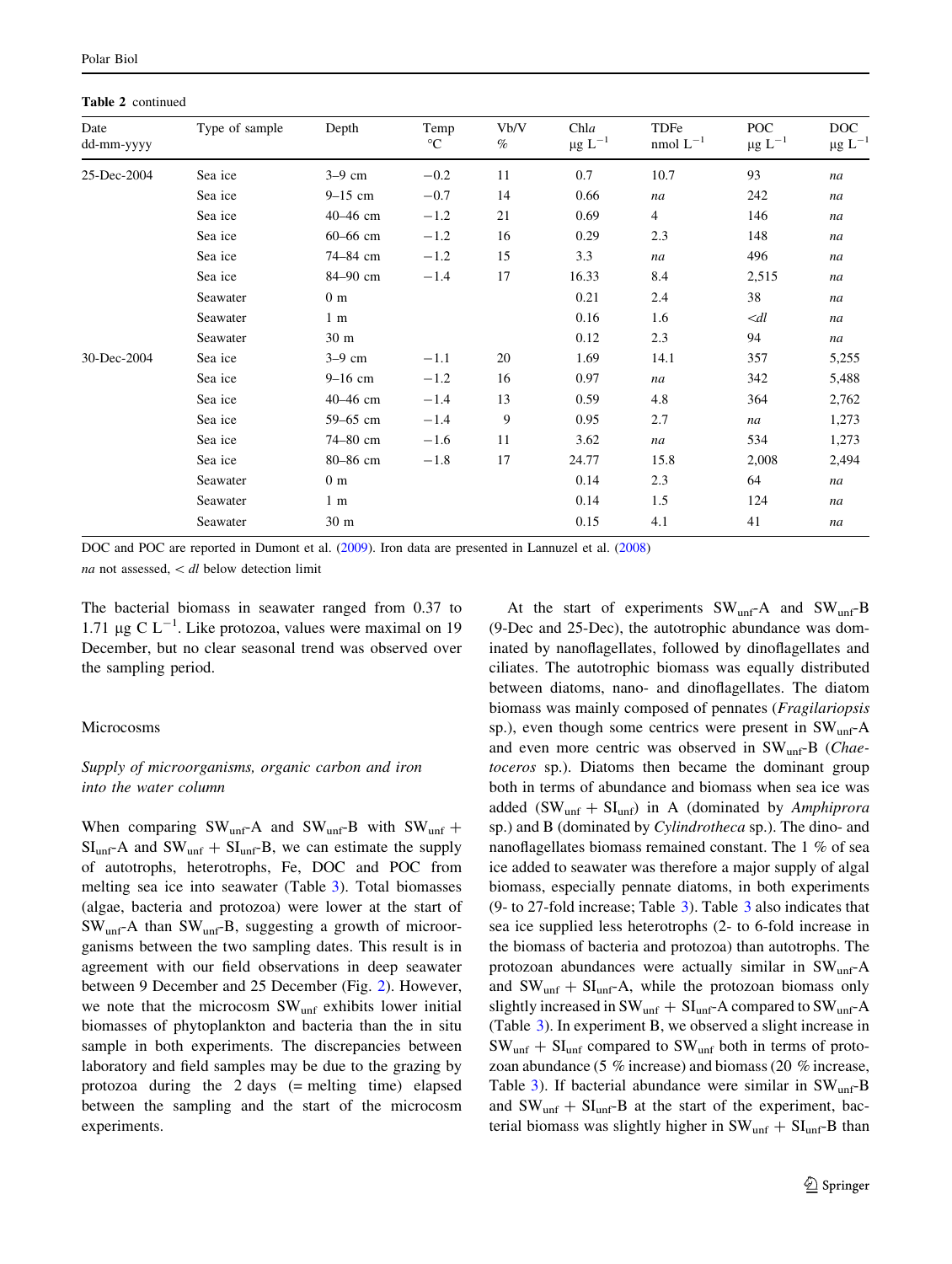

Fig. 2 Biomass distribution of autotrophs, protozoa and bacteria (in  $\mu$ g C L<sup>-1</sup>) in sea ice and seawater during the ISPOL time series. Partial taxonomic similarity is observed between the ice-derived and planktonic communities during the time series

in SWunf-B. In experiment A, bacterial abundance and biomass were surprisingly even lower in  $SW_{unf} + SI_{unf} - A$ than in  $SW_{unf}A$ . Consequently, the sea ice addition decreased the initial heterotroph to autotroph ratios from 2 for  $SW_{unf}$  to 0.05 for  $SW_{unf} + SI_{unf}$  -A and 0.28 for  $SW_{unf} + SI_{unf} - B$ .

An important supply of DOC and POC was observed when sea ice was added to seawater (Table [3](#page-7-0), DOC not measured for A). Natural seawater samples also demonstrated an increase in organic matter concentration during sea ice melting (Table [2](#page-5-0)). This increase may be due to phytoplankton growth and not solely to the seeding of POC from sea ice. On the other hand, and based on the observed concentration in the field in 30 m deep seawater  $(2.3 \text{ nmol L}^{-1})$  and in bottom sea ice  $(8.4-12.5 \text{ nmol L}^{-1})$ , the addition of sea ice to seawater would have only

| <b>Table 3</b> Initial concentrations<br>of microorganisms (algae,                                                                                  |          |                           | A                 |                       | B                 |                       |
|-----------------------------------------------------------------------------------------------------------------------------------------------------|----------|---------------------------|-------------------|-----------------------|-------------------|-----------------------|
| bacteria and protozoa),<br>dissolved and particulate                                                                                                |          |                           | SW <sub>unf</sub> | $SW_{unf} + SI_{unf}$ | SW <sub>unf</sub> | $SW_{unf} + SI_{unf}$ |
| organic carbon (DOC and<br>POC), and total dissolvable iron<br>(TDFe) in microcosms $SWunf$<br>and $SW_{unf} + SI_{unf}$ for<br>experiments A and B | Algae    | $\mu$ g C L <sup>-1</sup> | 0.16              | 4.45                  | 0.64              | 6.28                  |
|                                                                                                                                                     | Bacteria | $\mu$ g C L <sup>-1</sup> | 0.26              | 0.14                  | 0.51              | 0.68                  |
|                                                                                                                                                     | Protozoa | $\mu$ g C L <sup>-1</sup> | 0.05              | 0.08                  | 0.82              | 1.01                  |
|                                                                                                                                                     | DOC      | $\mu$ g C L <sup>-1</sup> | na                | na                    | 2.000             | 13,000                |
|                                                                                                                                                     | POC      | $\mu$ g C L <sup>-1</sup> | 167               | 318                   | 95                | 127                   |
| na not assessed.                                                                                                                                    | TDFe     | nmol $L^{-1}$             | 1.6               | 1.7                   | 2.3               | 2.4                   |

<span id="page-7-0"></span>na not assess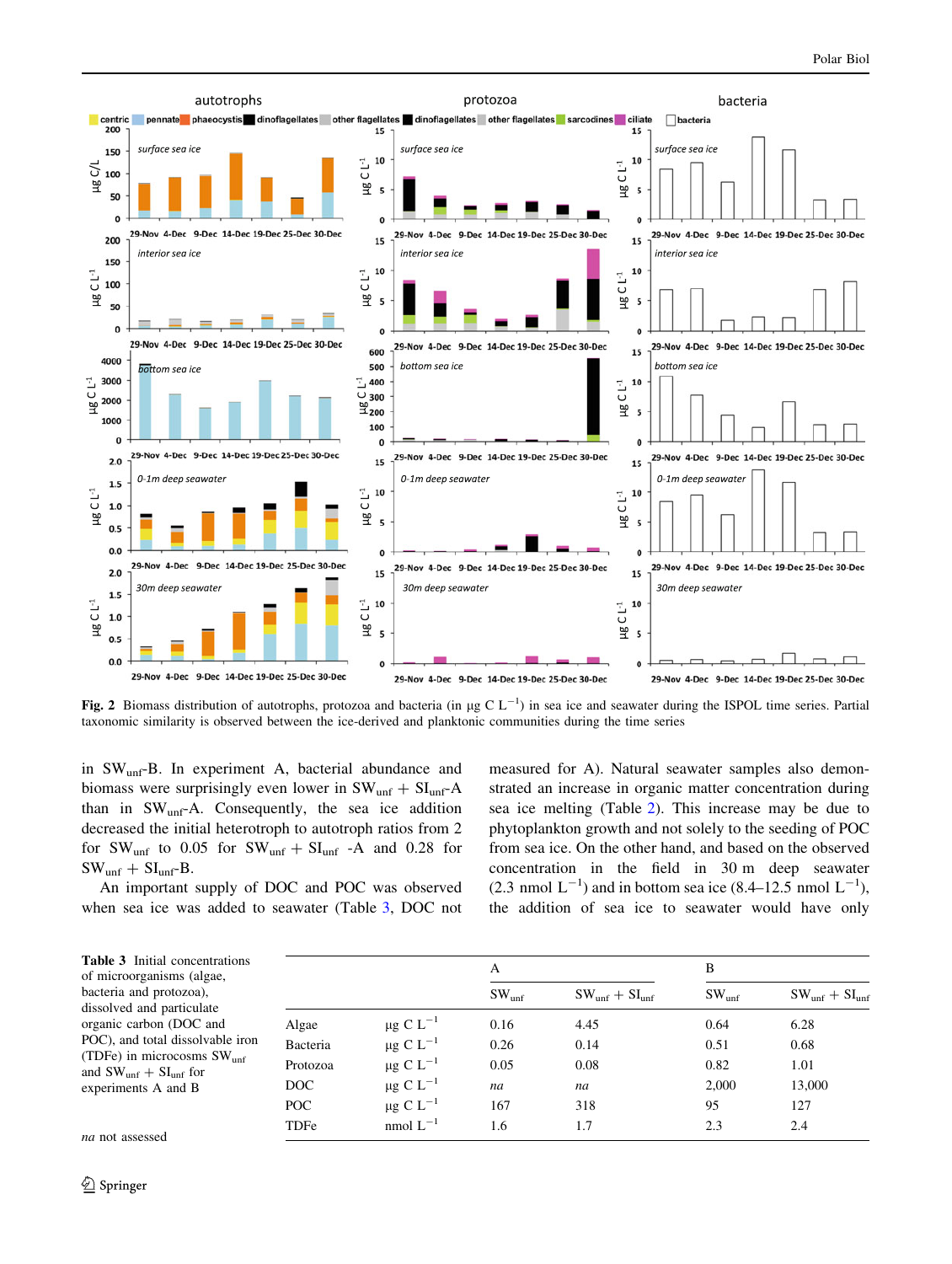Fig. 3 a Chlorophyll  $a$  in the microcosms SWunf and  $SW<sub>unf</sub> + SI<sub>f</sub>$  for experiments A. **b** Chlorophyll  $a$  in the microcosms SWunf and  $SW<sub>unf</sub> + SI<sub>f</sub>$  for experiments B, c total bacterial biomass in the microcosms SWunf and  $SW<sub>unf</sub> + SI<sub>f</sub>$  for experiments A and d total bacterial biomass in the microcosms SW<sub>unf</sub> and  $SW_{unf} + SI_f$  for experiments B. Chla associated with planktonic algae reached higher concentrations after 9 days in  $SW_{unf} + SI_f$  than  $SW_{unf}$ . Planktonic bacterial growth was similarly stimulated by the sea ice addition



contributed to an increase of 4–5 % of the initial seawater concentration of Fe in the microcosms. This estimate is confirmed by the slightly higher TDFe concentrations measured at the start in  $SW_{unf} + SI_{unf}$  compared to  $SW_{unf}$ (Table [3](#page-7-0)).

# Supply of dissolved elements to the planktonic community

We showed here above that sea ice supplies microorganisms, organic carbon (dissolved and particulate) and Fe to a lesser extent in this study to seawater. The impact of sea ice in supplying key ingredients to seawater was further evaluated by comparing the growth of planktonic microorganisms in  $SW_{unf}$  and  $SW_{unf} + SI_f$ . For both assays, Chla associated with planktonic algae reached higher concentrations after 9 days in  $SW_{unf} + SI_f$  than in  $SW_{unf}$  (Fig. [3\)](#page-8-0). Chla increased from 0.20 to 0.57  $\mu$ g L<sup>-1</sup> in SW<sub>unf</sub> + SI<sub>f</sub>-A and from 0.08 to 0.82  $\mu$ g L<sup>-1</sup> in SW<sub>unf</sub> + SI<sub>f</sub> -B (Fig. [3\)](#page-8-0). This indicates a stimulation of planktonic algal growth in response to the addition of dissolved nutrients supplied from sea ice. Note that Chla increased in  $SW_{unf}B$  (seawater only). This could result from the relatively high initial Fe concentration in seawater on 25 December (i.e. TDFe = 2.3 nmol  $L^{-1}$ ) as well as favourable conditions inherent to bottle experiments (such as light and exclusion of mesozooplankton grazing).

Planktonic bacterial growth was similarly stimulated by the addition of filtered sea ice (Fig. [3\)](#page-8-0). After respectively 9 and 8 days, total bacterial biomass increased sevenfold to eightfold in  $SW_{unf} + SI_f$ -A and  $SW_{unf} + SI_f-B$ , whereas it



<span id="page-8-0"></span>Fig. 4 a Chlorophyll a and percentage of Chlorophyll  $a > 10 \mu m$  in the microcosm  $SW_f + SI_{unf}$  for experiment A, **b** Chlorophyll a and percentage of Chlorophyll  $a > 10 \mu m$  in the microcosm  $SW_f + SU_{unf}$ for experiment B, c specific bacterial biomass (fg C  $\text{cel}^{-1}$ ) and total bacterial biomass ( $\mu$ g C L<sup>-1</sup>) in the microcosm SW<sub>f</sub> + SI<sub>unf</sub> for

experiment A and **d** specific bacterial biomass (fg C cel<sup>-1</sup>) and total bacterial biomass ( $\mu$ g C L<sup>-1</sup>) in the microcosm SW<sub>f</sub> + SI<sub>unf</sub> for experiment B. We observed the growth of the ice-derived algae and bacteria in filtered seawater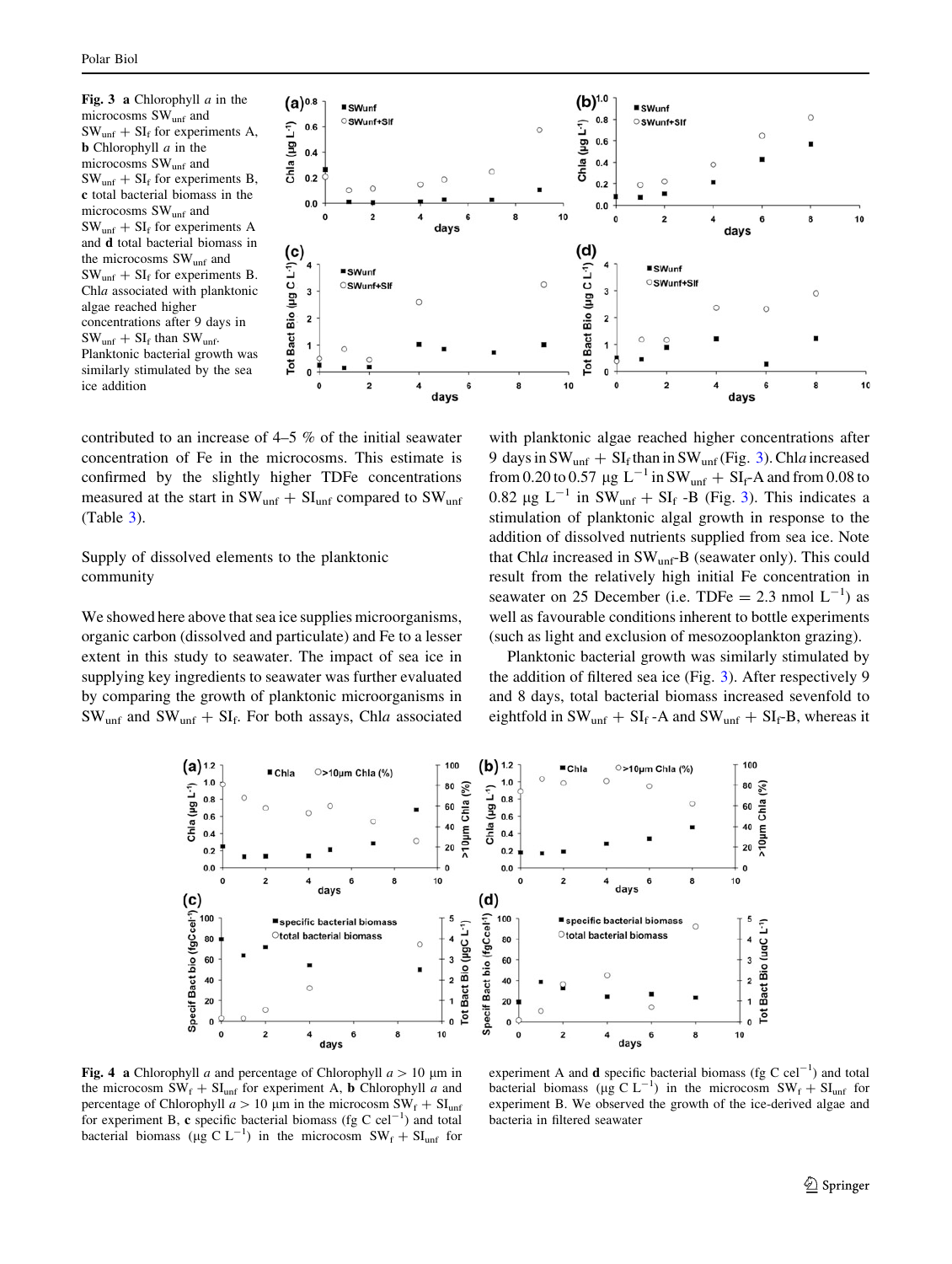only increased two to fourfold in  $SW_{unf}A$  and  $SW_{unf}B$ . Like Chla and bacteria, the protozoan biomass, particularly heterotrophic dinoflagellates, increased from 0.06 to 1.21  $\mu$ g C L<sup>-1</sup> in SW<sub>unf</sub> + SI<sub>f</sub>-A and from 0.79 to 3.62 µg C  $L^{-1}$  in SW<sub>unf</sub> + SI<sub>f</sub>-B (protozoa were only enumerated at the start and the end of the microcosms).

Evolution of ice-derived microorganisms in seawater

The microcosm  $SW_f + SI_{unf}$  was designed to study the fate of sea ice microorganisms in seawater. After a latent period of 2 days, Chla increased from 0.25 to 0.68  $\mu$ g L<sup>-1</sup> after 9 days in A (Fig. [4\)](#page-8-0) and from 0.18 to 0.47  $\mu$ g L<sup>-1</sup> after 8 days in B (Fig. [4](#page-8-0)). This shows that at least some of the icederived autotrophic organisms were able to grow in filtered seawater. Nevertheless, Chla associated with algae  $>10 \mu$ m decreased with time, particularly in A (Fig. [4](#page-8-0)), indicating that algae  $\langle 10 \rangle$  µm were the ones growing. This result is in accordance with the shift in taxonomic composition of the algal assemblages from a dominance of Amphiprora sp. ( $>10 \mu$ m) at time zero to *Fragilariopsis* sp. ( $<10 \mu$ m) after 9 days. Similarly, sea ice bacteria seemed able to grow in seawater as shown by the increase in total biomass from 0.14 to 3.72  $\mu$ g C L<sup>-1</sup> after 9 days in A and from 0.07 to 4.71 µg C  $L^{-1}$  after 8 days in experiment B (Fig. [4\)](#page-8-0). Like algae, a decrease in the size of bacteria was observed and specific carbon content decreased from 79 to 50 fg C cel<sup>-1</sup> in A and from 53 to 24 fg C cel<sup>-1</sup> in B (Fig. [4\)](#page-8-0). While the protozoa biomass decreased from 2.92 to 0.82  $\mu$ g C L<sup>-1</sup> in A, it did increase from 1.27 to 3.83  $\mu$ g C L<sup>-1</sup> in B when the highest bacterial size attenuation was observed (protozoa were only enumerated at the start and the end of the microcosms).

Competition between ice-derived and planktonic microorganisms

The fore-mentioned microcosms (SW<sub>unf</sub>, SW<sub>f</sub> + SI<sub>unf</sub> and  $SW_{unf} + SI_f$ ) intentionally exclude the direct interactions between ice-derived and planktonic microorganisms to study their effects independently. Nevertheless, competition between microorganisms, e.g. inorganic and organic nutrients, can occur in situ and result in a decrease of biomass. To study these natural interactions during sea ice melting (although grazing processes may be restricted in bottle studies), the distribution of the ice-derived and planktonic biomasses was studied together in  $SW_{unf} + SI_{unf}$ . By comparing the values obtained in  $SW_{unf} + SI_{unf}$  to the sum of the values obtained in  $SW_f + SI_{unf}$  and  $SW_{unf} + SI_f$ , we can estimate the magnitude of the interaction between ice-derived and planktonic microorganisms. Chla concentrations in  $SW_{unf} + SI_{unf}$  were the same as that estimated from  $(SW_f + SI_{unf}) + (SW_{unf} + SI_f)$ for A (Fig. [5\)](#page-9-0), suggesting no competition between the icederived and planktonic algal communities in A. However, Chla concentrations measured in  $SW_{unf} + SI_{unf}$  were lower than that estimated from  $(SW_f + SI_{unf}) + (SW_{unf} + SI_f)$  for B (Fig. [5](#page-9-0)), indicating some competition between the icederived and planktonic algal communities in B. Total bacterial biomasses measured in  $SW_{unf} + SI_{unf}$  were lower than that estimated from  $(SW_f + SI_{unf}) + (SW_{unf} + SI_f)$  (Fig. [5\)](#page-9-0), especially for A, indicating a competition between the icederived and planktonic bacterial communities occurred, or that the grazing pressure was higher in  $SW_{unf} + SI_{unf}$ . The biomass of heterotrophic nanoflagellates, grazers of bacteria, actually increased 11-fold in  $SW_{unf} + SI_{unf}$ -A after 9 days, therefore supporting the latter hypothesis.





<span id="page-9-0"></span>Fig. 5 a Chlorophyll a in the microcosms  $SW_{unf} + SI_{unf}$  and  $(SW_f + SI_{unf}) + (SW_{unf} + SI_f)$  in experiment A, **b** Chlorophyll a in the microcosms  $SW_{unf} + SI_{unf}$  and  $(SW_f + SI_{unf}) + (SW_{unf} +$  $SI<sub>f</sub>$ ) for experiment B, c total bacterial biomass in the microcosms  $SW_{unf} + SI_{unf}$  and  $(SW_f + SI_{unf}) + (SW_{unf} + SI_f)$  for experiment A

and **d** total bacterial biomass in the microcosms  $SW_{unf} + SU_{unf}$  and  $(SW_f + SI_{unf}) + (SW_{unf} + SI_f)$  for experiment B. This figure aims at estimating the level of competition between ice-derived and planktonic microorganisms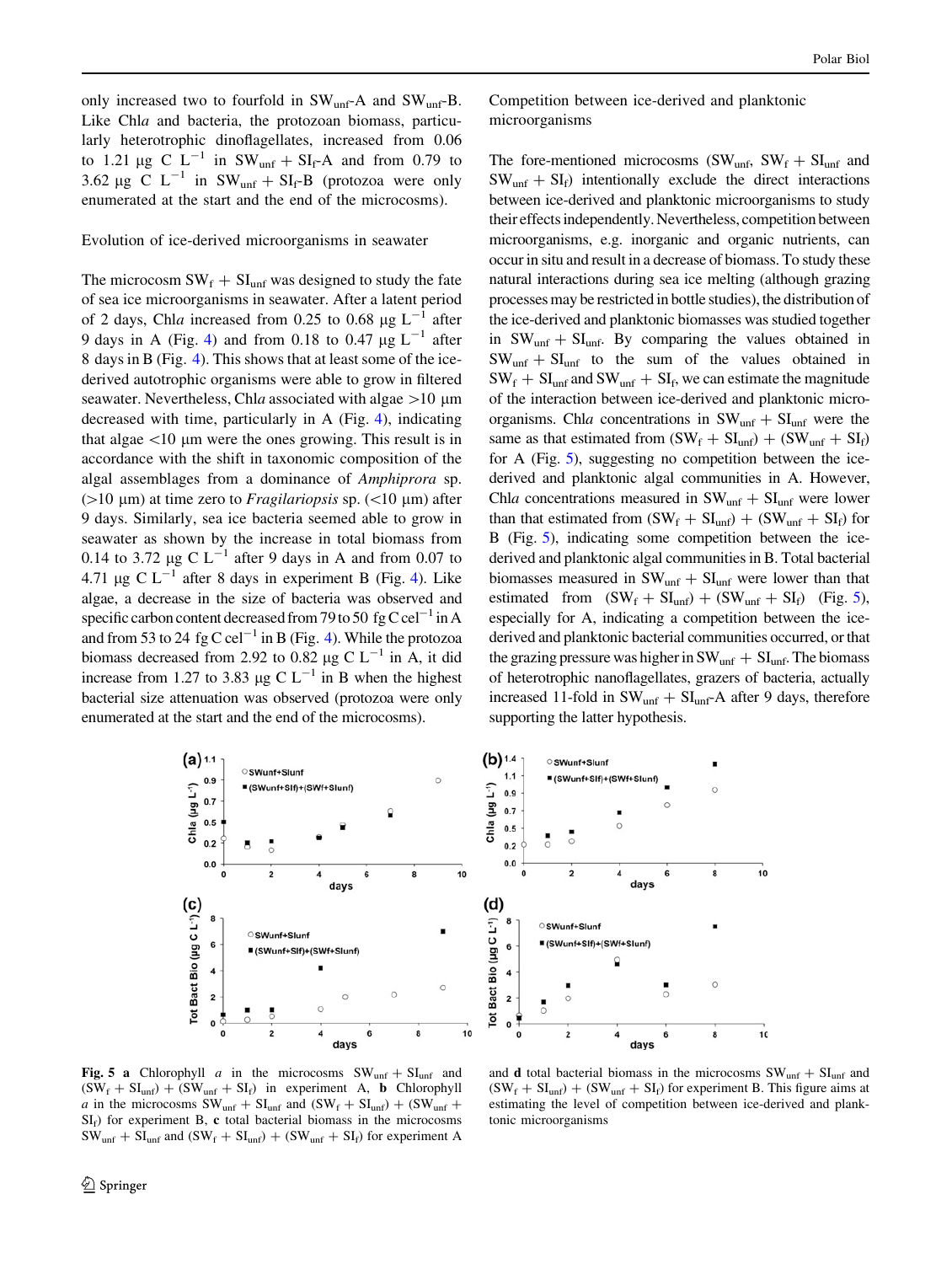Fig. 6 Fluxes of a salts, b dissolved organic carbon (DOC), c total dissolvable iron (Fe) and d particulate organic carbon (POC) during the melting experiment. We observe a decoupling between the release of DOC and POC



## Sequential melting

In order to magnify the release of the sea ice constituents, we melted a 20-cm-thick section of brown ice (14 cm diameter) in 13.5 L of seawater (sea ice to seawater volume ratio  $\approx 1:10$ corresponds to about 1 m thick ice cover melting in 10 m deep seawater). Depending on the sea ice thickness and the depth of the mixed layer, this ratio may vary widely in the field. In situ DOC, POC and TDFe concentrations may also vary in space and time. It is therefore important to note that while the fluxes presented here are adequately used to compare the timing of release of the sea ice constituents, the actual numbers are not representative of the in situ fluxes.

Figure [6](#page-10-0) shows a supply in salts after 5 h, due to gravitydriven brine drainage (brine salinity  $>$  seawater salinity). This was followed by a supply of fresher water due to the melting of the ice matrix itself, less saline than seawater. We observe a decoupling between the release of dissolved and particulate organic matter. Maximal flux was reached after 5 h for DOC, but after 15 h for POC. After 20 h, the fluxes of organic matter decreased strongly. DOC flux even became negative, indicating a quicker degradation of DOC in the reactor than in the control bottle. TDFe supply was maximal between 5 and 15 h  $(0.18 \text{ nmol L}^{-1} \text{ h}^{-1})$ . Nil Fe flux is reached after 30 h of melting.

## Discussion

## In situ distribution of microbial communities

<span id="page-10-0"></span>A decrease of Fe and organic carbon concentrations in sea ice was observed (Table [2\)](#page-5-0). Sea ice biomass did not seem to increase between the 29 November and 30 December despite improving conditions of temperature, light and brine volume fraction (Table [2](#page-5-0)). Krembs et al. [\(2001](#page-13-0)) and

Becquevort et al. ([2009\)](#page-13-0) pointed that algal development in sea ice might be controlled by space availability: i.e. algal growth is favoured when brine volume fractions  $>8 \%$ , roughly corresponding to ice temperature  $>-4$  °C. Because the brine volume fraction is relatively high throughout this survey, the stagnation of the algal stock may be due to nutrient limitation. Loss of organic matter during ice melting and/or grazing pressure can also play a role as suggested by the high biomass of heterotrophic dinoflagellates measured in bottom ice on 30 December.

The distribution of algal species varied along the cores collected during ISPOL; however, seasonal variability was low during our time series (Fig. [2](#page-7-0)). Although their relative dominance varied, some algal species present in sea ice were also found in seawater, indicating a seeding from sea ice. For example, the in situ 30 m deep seawater showed an increase with time of the pennate diatoms biomass, which is the main algal group observed in bottom sea ice (Fig. [2](#page-7-0)). Phaeocystis sp. and flagellates seem to also develop in seawater. Such parallel between sea ice and seawater algal communities has already been observed in numerous studies and formed the basis of the seeding hypothesis (Garrison and Buck [1985](#page-13-0); Smith and Nelson [1986;](#page-14-0) Garrison et al. [1987\)](#page-13-0).

Fate of ice constituents during and after sea ice melting

#### Autotrophs

The Chla increase in the microcosm  $SW_f + SI_{unf}$  confirms that at least a fraction of the sea ice community can grow in seawater (Fig. [4](#page-8-0)). This confirms results reported in Kuosa et al. ([1992\)](#page-13-0), although the increase in algal biomass in our trace-metal clean study was less important than in Kuosa's study. The increase of autotrophic biomass in  $SW_f + SI_{unf}$ was mainly attributable to species  $\langle 10 \mu m \rangle$  (Fig. [4](#page-8-0)). The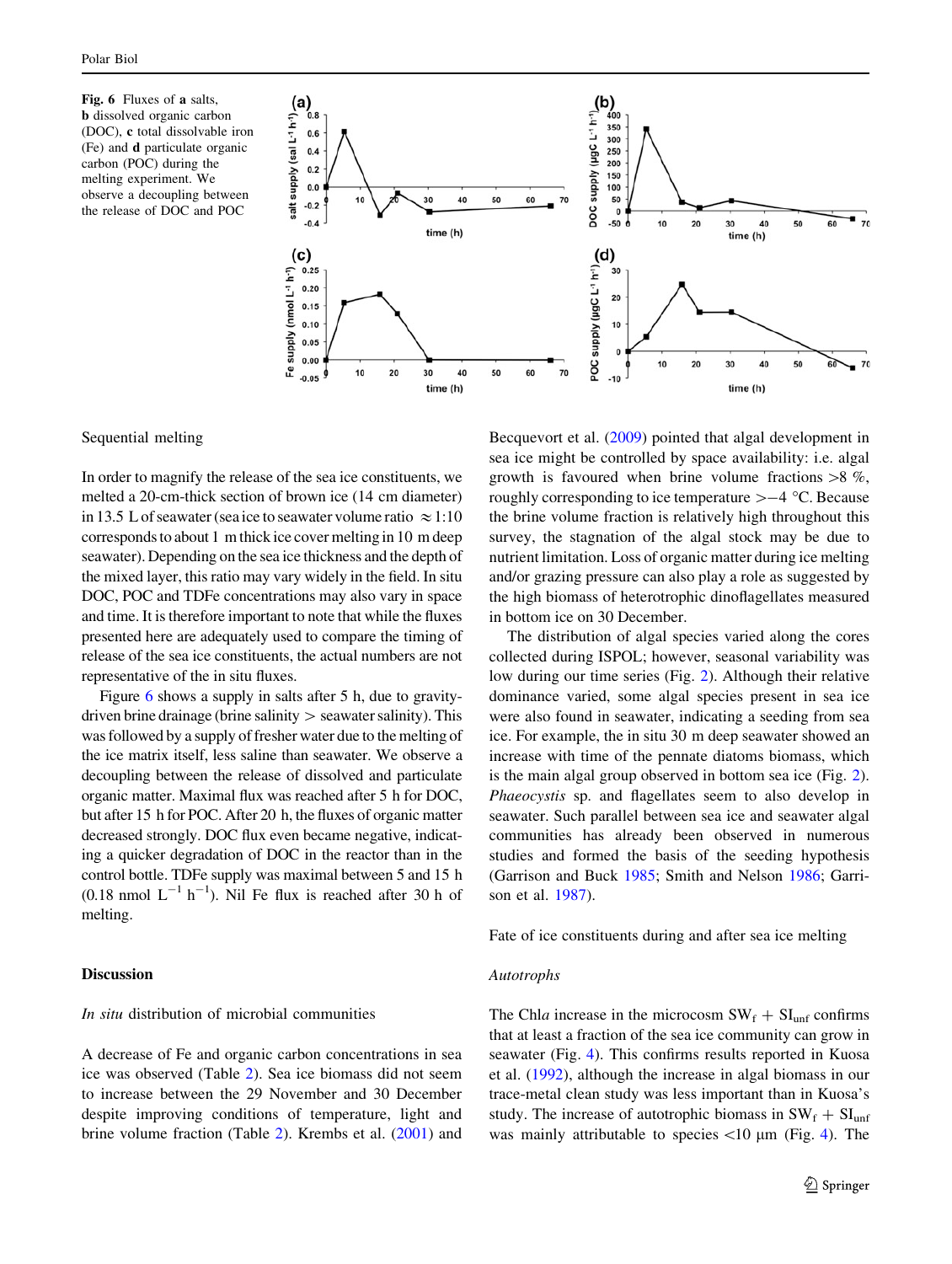decrease of  $>10$  um algae can be due to the lower Fe concentrations experienced in seawater compared to sea ice (large cells have a higher Fe demand than small ones; Sunda and Huntsman [1995\)](#page-14-0). Iron concentrations in our microcosms were relatively high, but can be limiting for large ice algae, which are accustomed to Fe concentrations up to 2 orders of magnitude higher than in seawater. In the sea ice environment, sedimentation processes may be particularly efficient because of the production of exopolysaccharides (EPS) by sea ice algae (Palmisano and Sullivan [1985a](#page-14-0); Krembs et al. [2001\)](#page-13-0). EPS can stimulate the formation of aggregates (Passow [2002](#page-14-0)) and export as observed in rolling tanks (Riebesell et al. [1991](#page-14-0)) and silicon isotope measurements (Fripiat et al. [2007](#page-13-0)). Our field data also showed that sea ice diatoms were not systematically prevailing in surface seawater, most likely because they were rapidly exported below the mixed layer or were grazed immediately (Fig. [1\)](#page-1-0). In the natural environmental, the intensity of grazing by copepods, amphipods or krill can greatly influence the recycling of organic material and Fe in surface waters (Lizotte [2003](#page-13-0); Thomas and Papadimitriou [2003](#page-14-0); Tovar-Sanchez et al. [2007](#page-14-0); Lannuzel et al. [2010\)](#page-13-0). Heavily grazed blooms can retain more biogenic elements in the surface layer, whereas ungrazed diatoms tend to sink out (Smetacek and Nicol [2005](#page-14-0)). Faecal pellets from these organisms can, however, contribute to the export of C to the depths.

#### Heterotrophs

Table [3](#page-7-0) shows that at the start of the experiments, pack ice supplied much less heterotrophs than autotrophs, with even lower bacterial biomass when sea ice was added to the microcosm (Table [3\)](#page-7-0). Figure [4](#page-8-0) shows an increase in the ice-derived bacterial biomass with time, while the bacterial cell volume decreased in the microcosm  $SW_f + SI_{unf}$ . This decrease in cell volumes can be attributed to a decrease in the concentration of labile substrates such as the DOC (Roszak and Colwell [1987](#page-14-0); Berman et al. [1994](#page-13-0)) or sizeselective grazing by protozoa (Gonzales et al. [1990](#page-13-0)). This latter scenario is supported by the higher protozoa biomass where the highest decrease in the bacterial biovolume is observed at the end of the experiment. Grazing by protozoa is also most probably responsible for the lower initial biomasses of phytoplankton and bacteria in the microcosms (Table [2](#page-5-0)) than in situ (Fig. [4\)](#page-8-0). The effect of seeding on bacteria is poorly documented. Phylogenetic studies showed that sea ice bacterial population is similar to the seawater community (Bowman et al. [1997](#page-13-0)), metabolically active (Brinkmeyer et al. [2003](#page-13-0)) and that psychrophilic species were preferentially present in sea ice (Delille [1992](#page-13-0); Helmke and Weyland [1995\)](#page-13-0). Kaartokallio et al. ([2005\)](#page-13-0) reported that, in Baltic sea ice, ice-derived bacterial communities were able to adapt to salinity changes while under-ice bacterial assemblages seemed to suffer from osmotic stress. Physiological and community structure changes in response to a changing environment (e.g. salinity) will occur during the melting of sea ice (Kaartokallio et al. [2005\)](#page-13-0).

#### Organic matter and Fe

Similar to other Antarctic pack ice field studies (e.g. Lannuzel et al. [2007](#page-13-0); Becquevort et al. [2009;](#page-13-0) van de Merwe et al. [2011a,](#page-14-0) [b](#page-14-0)), large accumulation in sea ice of both organic matter and Fe was reported during the ISPOL survey (Table [2](#page-5-0); Arrigo and Thomas [2004](#page-13-0); Lannuzel et al. [2008](#page-13-0); Dumont et al. [2009](#page-13-0)), indicating that sea ice can be a significant source of organic matter and Fe to the phytoplankton-poor and Fe-starved Antarctic surface waters. Dissolved organic matter can originate from melting sea ice but also from excretion by phytoplankton, sea ice algal cell lysis, exudation or sloppy feeding by zooplankton (Kähler et al.  $1997$ ). The release of Fe from melting sea ice has been addressed by several authors (e.g. Sedwick and DiTullio [1997\)](#page-14-0) and quantified in many studies (Lannuzel et al. [2007;](#page-13-0) [2008](#page-13-0); [2010](#page-13-0); van der Merwe et al. [2011a,](#page-14-0) [b](#page-14-0)). In the Fe-limited Antarctic waters, this seasonal pulse of nutrients can trigger phytoplankton blooms, as confirmed during the ISPOL time series, our microcosms experiments and spring/summer satellite imagery of the marginal ice zone. Figure [4](#page-8-0) shows that autotrophic and bacterial biomasses are stimulated in the microcosm amended with filtered sea ice. Algal growth can be triggered by (1) the supply of micronutrients such as Fe, (2) less grazing pressure (Giesenhagen et al. [1999](#page-13-0)) and (3) the stimulation of heterotrophic processes through the release of labile sea ice-derived DOM (Brandini and Baumann [1997](#page-13-0)), which will supply essential molecules for the autotrophs (e.g. siderophores or cytokines). In HNLC waters, carbon seemed to be the first limiting factor for bacterial growth, although Fe can quickly become limiting when carbon limitation is alleviated (Church et al. [2000;](#page-13-0) Kirchman et al. [2000](#page-13-0); Becquevort et al. [2007\)](#page-13-0). We note that the effect of melting sea ice is also observed between microcosms A and B, with higher bacterial and algal biomasses in B (Table [3\)](#page-7-0). Field data confirmed that sea ice melting was well underway when arriving on site on the 29 November, releasing 70 % of Fe in surface seawater within the first 10 days of the time series (Lannuzel et al. [2008\)](#page-13-0). Our microcosms samples were collected after this initial Fe fertilization. Therefore, the 1 % sea ice inoculation would have only contributed to an increase of 4–5 % of the initial seawater concentration of Fe in the microcosms A and B. Note that the Fe concentrations in seawater were already relatively high (i.e. non-limiting for phytoplankton growth)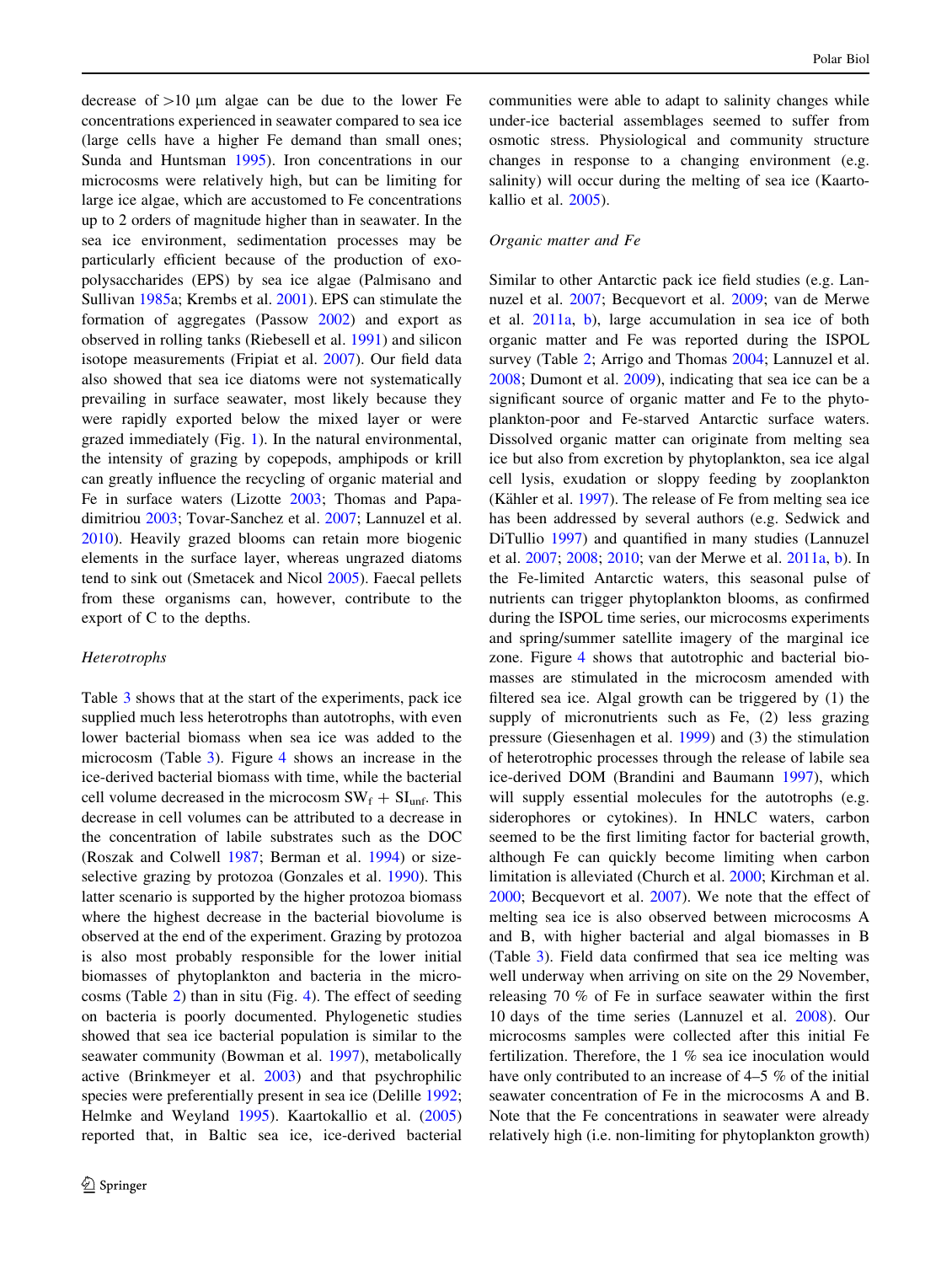compared to ice-free waters (typically 0.1–0.2 nmol  $L^{-1}$ ), particularly at the start of experiment B (Table [2](#page-5-0)). We come to the conclusion that the direct supply of Fe from sea ice represents an addition of only 4–5 % of the initial concentrations of Fe in the microcosms. The contribution of ice-derived Fe is therefore not significant this late in the melting season. Instead, we believe that ice-derived DOM stimulated the bacterial and algal growths observed in the microcosm  $SW_{unf} + SI_f$ .

## Sequential melting

In our microcosm experiments, all the sea ice constituents (microorganisms, DOM and Fe) were released simultaneously into the water column. Sea ice melting is, however, not an instantaneous but rather a sequential process; the release of the sea ice constituents relies on the brine movement within the ice and at the ice-water interface (i.e. drainage, convection and diffusion processes). The main question is in which order organic and inorganic elements embedded in the gel-matrix in sea ice are released in seawater. Iron could well be released with the dense brines and rapidly exported towards deeper waters, and therefore not available for phytoplankton uptake. If Fe is released before sea ice microorganisms, then this nutrient supply is not beneficial for the sea ice community anymore. But if the release of Fe is slow, then it could be maintained in the surface water owing to the enhanced stratification and therefore be used by water-based and sea ice-based microorganisms. Riebesell et al. ([1991\)](#page-14-0) observed the release of the ice algae before the complete melting of the ice sheet, hence before the stabilization of the mixed layer. The same was observed in the case of Fe during the ISPOL time series, where 70 % of Fe was released while the sea ice cover was still present (Lannuzel et al. [2008\)](#page-13-0).

In the laboratory-based sequential melting experiment, we observed a decoupling between DOC and POC. Brine drainage is the first process at work to release salts as well as DOC (5 h), while POC was released at a later stage (15 h). As TDFe includes both the truly dissolved and particulate leachable fractions, dissolved Fe was released first together with DOC (maximum at 5 h), while particulate leachable Fe was released with POC at a later stage (maximum at 15 h). This decoupling between the dissolved and particulate Fe phase has been reported in the field (van der Merwe et al. [2011a\)](#page-14-0). We note that some low-salinity water was released at the same time as the maximal fluxes of POC and particulate Fe (at 15 h), possibly inducing a stabilization of the mixed layer before complete melting of sea ice is achieved (Fig. [6](#page-10-0)). This result also confirms field observations. We conclude that the 2-stage release of Fe favours both the sea ice- and seawater-based communities.

Several factors can increase the efficiency of the fertilization of the Antarctic surface waters: (1) the thinning of the mixed layer when freshwater is added also reduces the cellular Fe demand of pelagic algae required in light harvesting processes (Raven [1990\)](#page-14-0); (2) Fe is released into seawater together with organic ligands, which increase the residence time of Fe in surface waters and therefore its bioavailability (van der Merwe et al. [2009;](#page-14-0) Hassler et al. [2011](#page-13-0)). The production of exopolysaccharides (EPS) by sea ice algae, however, stimulates the formation of aggregates and therefore lead to rapid sedimentation of ice-derived Fe (Riebesell et al. [1991;](#page-14-0) Meiners et al. [2004](#page-14-0)); and (3) heterotrophic activity in seawater favours the remineralization of Fe associated with ice-derived organic matter.

## Conclusion

This paper presents the first results on microcosms experiments performed under trace-metal clean conditions. Our main findings are as follows: (1) pack ice supplies much less heterotrophs than autotrophs, (2) small ice algae  $(<10 \mu m$ ) and ice bacteria can grow in seawater, (3) planktonic algal and bacterial growths are stimulated by ice-derived DOM, (4) the contribution of Fe from melting sea ice is not significant in our microcosms experiments because most of the Fe was already released before our arrival on site and (5) dissolved and particulate sea ice constituents are released sequentially favouring both the sea ice- and seawater-based communities. Future studies should include the impact of grazing by zooplankton and sedimentation processes on the Fe and carbon cycling in the marginal ice zone. Additional work should also focus on the bio-availability of Fe in the sea ice environment, with special emphasis on size partitioning (soluble, dissolved and particulate), organic speciation and redox state  $(Fe<sup>2+</sup>$  and  $Fe<sup>3+</sup>$ ) of Fe.

Acknowledgments The authors are grateful to the officers and crews of the RV Polarstern for their logistic assistance during the ISPOL cruise. We would like to thank the Alfred Wegener Institute, especially Michael Spindler, David Thomas and Gerhard Dieckmann for allowing us to take part in the ISPOL cruise. This work was carried out in the framework of the Belgian research programme Action de Recherche Concertée "Sea Ice Biogeochemistry in a CLIMate change perspective'' financed by the Belgian French Community under contract n"ARC-02/7-318287. This is also a contribution to the European Network of Excellence EUR–OCEANS (contract n"511106-2) and to the BELCANTO (contracts SD/CA/  $03A&B$ ) and BIGSOUTH (contract N° SD/CA/05A) projects financed by the Belgian Federal Science Policy Office. The present study is a Belgian input to the Surface Ocean Low Atmosphere Study international research initiative. Isabelle Dumont was supported by a Fonds pour la Recherche en Industries Agronomiques grant. Bruno Delille is a F.R.S-FNRS Research Associate.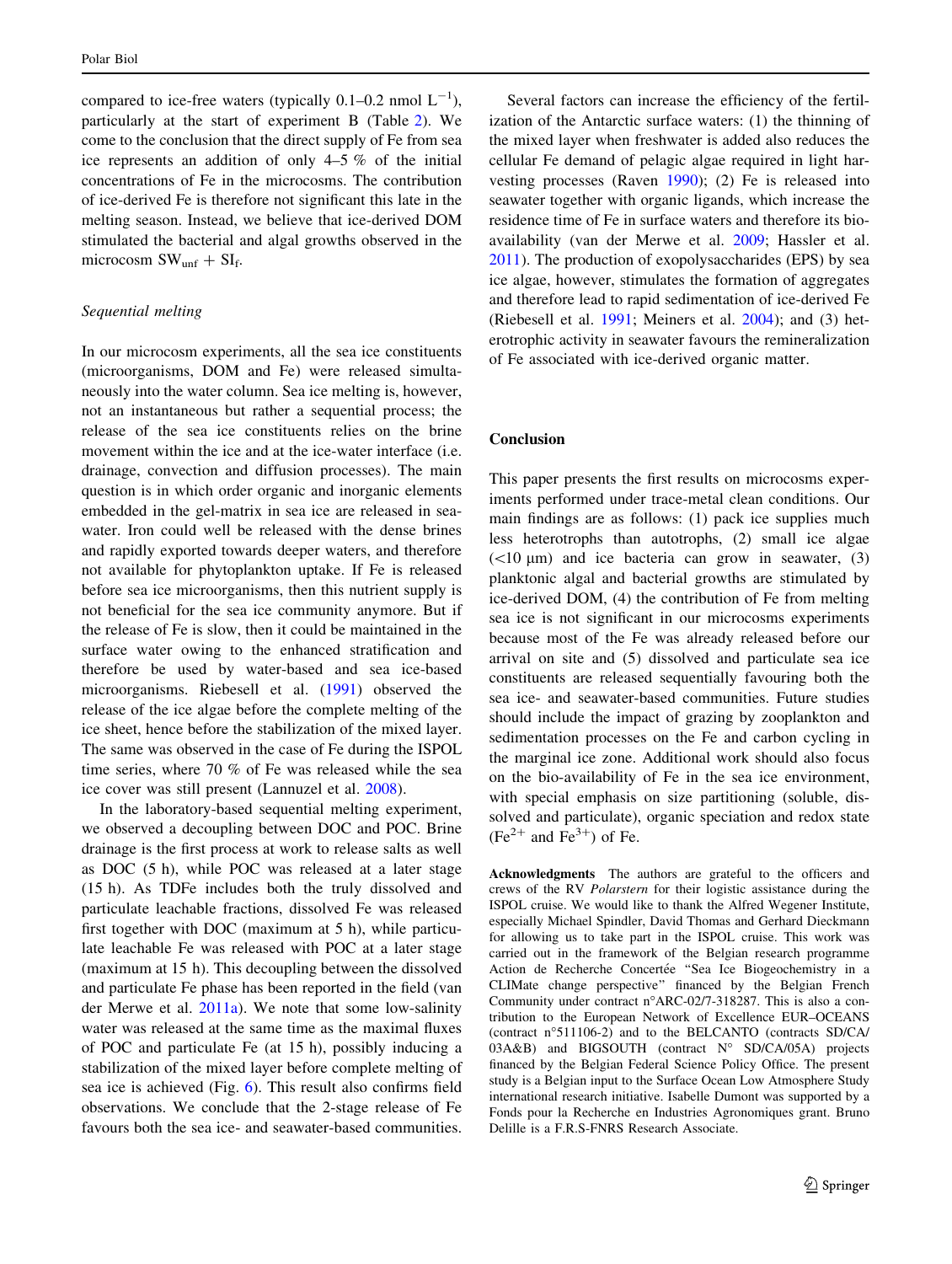Open Access This article is distributed under the terms of the Creative Commons Attribution License which permits any use, distribution, and reproduction in any medium, provided the original author(s) and the source are credited.

#### References

- Arrigo KR, Thomas DN (2004) Large scale importance of biology in the Southern Ocean. Antarct Sci 16(4):471–486
- Arrigo KR, Mock T, Lizotte MP (2010) Primary producers and sea ice. In: Thomas DN, Dieckmann GS (eds) Sea ice. Blackwell Sci, Oxford, UK, pp 283–326
- Becquevort S, Lancelot C, Schoemann V (2007) The role of iron in the bacterial degradation of organic matter derived from Phaeocystis antarctica. Biogeochemistry 83:119–135
- Becquevort S, Dumont I, Tison J-L, Lannuzel D, Sauvée M-L, Chou L, Schoemann V (2009) Biogeochemistry and microbial community composition in sea ice and underlying seawater off East Antarctica during early spring. Polar Biol 32:879–895
- Berman T, Hoppe HG, Gocke K (1994) Response of aquatic bacterialpopulations to substrate enrichment. Mar Ecol Prog Ser 104:173–184
- Bowman JP, McCammon SA, Brown MV, Nichols DS, McMeekin TA (1997) Diversity and association of psychrophilic bacteria in Antarctic sea ice. Appl Environ Microbiol 63:3068–3078
- Brandini FP, Baumann MEM (1997) The potential role of melted ''brown ice'' as sources of chelators and ammonia to the surface waters of the Weddell Sea, Antarctica (18th Symposium on Polar Biology). Proceedings of the NIPR symposium on polar biology 10:1–13
- Brinkmeyer R, Knittel K, Jurgens J, Weyland H, Amann R, Helmke E (2003) Diversity and structure of bacterial communities in arctic versus antarctic pack ice. Appl Environ Microbiol 69:6610–6619
- Church MJ, Hutchins DA, Ducklow HW (2000) Limitation of bacterial growth by dissolved organic matter and iron in the Southern Ocean. Appl Environ Microbiol 66:455–466
- Cox GFN, Weeks WF (1988) Numerical simulations of the profile properties of undeformed first-year sea ice during the growth season. J Geophys Res 93(C10):12449–12460
- de Jong J, Schoemann V, Tison J-L, Lannuzel D, Mattielli N (2008) High-accuracy determination of iron in seawater by isotope dilution multiple collector inductively coupled plasma mass spectrometry (ID-MC-ICP-MS) using nitrilotriacetic acid chelating resin for pre-concentration and matrix separation. Anal Chim Acta 623:126–139
- Delille D (1992) Marine bacterioplankton at the Weddell Sea ice edge, distribution of psychrophilic and psychrotrophic populations. Polar Biol 12:205–210
- Dumont I, Schoemann V, Lannuzel D, Chou L, Tison JL, Becquevort S (2009) Distribution and characterization of dissolved and particulate organic matter in Antarctic pack ice. Polar Biol 32(5):733–750
- Eicken H (2003) From the microscopic, to the macroscopic, to the regional scale: growth, microstructure, and properties of sea ice. In: Thomas DN, Dieckmann GS (eds) Sea ice—an introduction to its physics, chemistry, biology and geology. Blackwell Science, Oxford, pp 22–83
- Fripiat F, Cardinal D, Tison JL, Worby A, Andre L (2007) Diatominduced silicon isotopic fractionation in Antarctic sea ice. J Geophys Res-Biogeosci 112:G02001
- <span id="page-13-0"></span>Garrison DL, Buck KR (1985) Sea-ice algal communities in the Weddell Sea: species composition in ice and plankton assemblages. In: Gray JS, Christiansen ME (eds) Marine biology of polar regions and effects of stress on marine organisms. J Wiley, New york, pp 103–122
- Garrison D, Buck KR, Fryxell GA (1987) Algal assemblages in Antarctic pack ice and in-edge plankton. J Phycol 23:564–572
- Giesenhagen HC, Detmer AE, de Wall J, Weber A, Gradinger RR, Jochem FJ (1999) How are Antarctic planktonic microbial food webs and algal blooms affected by melting of sea ice? Microcosm simulations. Aquat Microb Ecol 20:183–201
- Golden KM, Ackley SF, Lytle VI (1998) The percolation phase transition in sea ice. Science 282:2238–2241
- Gonzalez JM, Iriberri J, Egea L, Barcina I (1990) Differential rates of digestion of bacteria by fresh-water and marine phagotrophic protozoa. Appl Environ Microbiol 56:1851–1857
- Gradinger R, Ikävalko J (1998) Organism incorporation into newly forming Arctic sea ice in the Greenland Sea. J Plankton Res 20:871–886
- Hassler CS, Schoemann V, Mancuso-Nichols C, Butler ECV, Boyd PW (2011) Saccharides enhance iron bioavailability to Southern Ocean phytoplankton. Proc Natl Acad Sci 108:1076–1081
- Hellmer HH, Schroder M, Haas C, Dieckmann GS, Spindler M (2008) The ISPOL drift experiment. Deep-Sea Res II(55):913–917
- Helmke E, Weyland H (1995) Bacteria in sea-ice and underlying water of the eastern Weddell Sea in midwinter. Mar Ecol Prog Ser 117:269–287
- Hillebrand H, Dürselen C-D, Kirschtel D, Pollingher U, Zohary T (1999) Biovolume calculation for pelagic and benthic microalgae. J Phycol 35:403–424
- Kaartokallio H, Laamanen M, Sivonen K (2005) Responses of Baltic Sea ice and open-water natural bacterial communities to salinity change. Appl Environ Microbiol 71:4364–4371
- Kahler P, Bjornsen PK, Lochte K, Antia A (1997) Dissolved organic matter and its utilization by bacteria during spring in the Southern Ocean. Deep-Sea Res II 44:341–353
- Kirchman DL, Meon B, Cottrell MT, Hutchins DA, Weeks D, Bruland KW (2000) Carbon versus iron limitation of bacterial growth in the California upwelling regime. Limnol Oceanogr 45:1681–1688
- Krembs C, Mock T, Gradinger R (2001) A mesocosm study of physical–biological interactions in artificial sea ice: effects of brine channel surface evolution and brine movement on algal biomass. Polar Biol 24:356–364
- Kuosa H, Norrman B, Kivi K, Brandini F (1992) Effects of Antarctic sea ice biota on seeding as studied in aquarium experiments. Polar Biol 12:333–339
- Lancelot C, Mathot S, Veth C, de Baar H (1993) Factors controlling phytoplankton ice-edge blooms in the marginal ice-zone of the Northwestern Weddell Sea during sea-ice retreat 1988—field observations and mathematical-modeling. Polar Biol 13:377–387
- Lancelot C, de Montety A, Goosse H, Becquevort S, Schoemann V, Pasquer B, Vancoppenolle M (2009) Spatial distribution of the iron supply to phytoplankton in the Southern Ocean: a model study. Biogeosci Discuss 6:4919–4962
- Lannuzel D, de Jong J, Schoemann V, Trevena A, Tison JL, Chou L (2006) Development of a sampling and flow injection analysis technique for iron determination in the sea ice environment. Anal Chim Acta 556:476–483
- Lannuzel D, Schoemann V, de Jong J, Tison JL, Chou L (2007) Distribution and biogeochemical behaviour of iron in the East Antarctic sea ice. Mar Chem 106:18–32
- Lannuzel D, Schoemann V, de Jong J, Chou L, Delille B, Becquevort S, Tison JL (2008) Iron study during a time series in the western Weddell pack ice. Mar Chem 108:85–95
- Lannuzel D, Schoemann V, Pasquer B, van der Merwe P, Bowie AR (2010) What controls the distribution of dissolved iron in the seasonal ice zone? Spatial, seasonal and inter-annual variability. J Geophys Res 115:G03022. doi[:10.1029/2009JG001031](http://dx.doi.org/10.1029/2009JG001031)
- Lizotte MP (2003) The microbiology of sea ice. In: Thomas DN, Dieckmann GS (eds) Sea ice-an introduction to its physics,